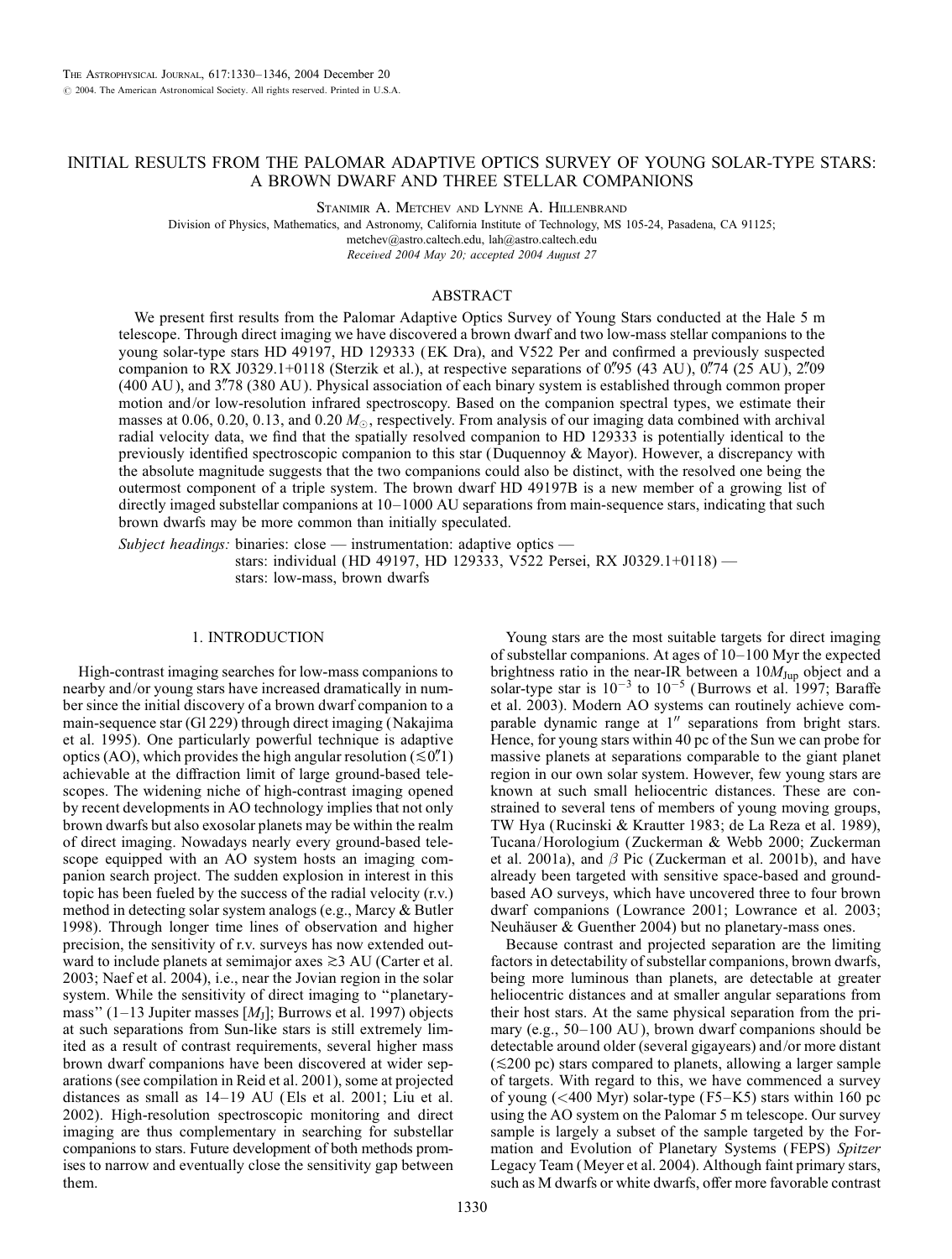| Target          | First Epoch/Telescope    | Mode                                                  | Second Epoch/Telescope   | Mode                                                    |
|-----------------|--------------------------|-------------------------------------------------------|--------------------------|---------------------------------------------------------|
| HD 49197        | 2002 Feb 28/Palomar      | $JHKS$ coronagraphic imaging                          | 2003 Nov $9-10$ /Keck II | $JHKS$ coronagraphic imaging,<br>$K$ spectroscopy       |
| HD 129333       | $2003$ Jan $12/P$ alomar | $JHKS$ noncoronagraphic imaging,<br>$JK$ spectroscopy | 2003 May 13/Palomar      | $Br\gamma$ noncoronagraphic imaging                     |
| V522 Per        | 2003 Sep 20/Palomar      | $JHKS$ noncoronagraphic imaging                       | $2003$ Nov $10$ /Keck II | $K_S L'$ noncoronagraphic imaging,<br>$JK$ spectroscopy |
| RX J0329.1+0118 | 2003 Sep 21/Palomar      | $JHKS$ coronagraphic imaging                          | $2003$ Nov $10$ /Keck II | $K$ spectroscopy                                        |

TABLE 1 **OBSERVATIONS** 

for imaging substellar companions, we have chosen to limit our sample to solar analogs because of interest in determining the multiplicity statistics of substellar objects around other suns. Furthermore, several recent large surveys have already explored the multiplicity of nearby ( $\leq 50$  pc) cool stars (Close et al. 2003; Carson et al. 2003; McCarthy & Zuckerman 2004) or white dwarfs (Zuckerman & Becklin 1992; Green et al. 2000), while a large sample of F–G stars has not been studied because of comparatively small numbers in the immediate solar neighborhood.

Preliminary results from our survey were reported in Metchev et al. (2002). Here we present the strategy of the survey and the discovery and confirmation of resolved low-mass companions to HD 49197, HD 129333 (EK Dra), V522 Per, and RX J0329.1+ 0118. We refer to these throughout the paper as HD 49197B, HD 129333B, V522 PerB, and RX J0329.1+0118B. For convenience of notation, a second candidate companion to HD 49197 found to be an unrelated background star will be denoted as HD 49197''C''. The full sample and further results from the survey will be discussed in a later paper.

# 2. OBSERVING STRATEGY

The observations described in this section are representative of our general survey observing strategy. Table 1 details the imaging and spectroscopic observations specifically for the four objects presented here. The properties of the observed primaries are given in Table 2.

### $2.1.$  Imaging

#### 2.1.1. First-Epoch Imaging and Survey Sample Subdivision

First-epoch observations are obtained with the Palomar AO system (PALAO; Troy et al. 2000) in residence at the Cassegrain focus of the Palomar 5 m telescope. Since the summer of 2003 the wave front sensor runs at frame rates up to 2 kHz, and the system routinely produces diffraction-limited images  $(0\rlap{.}^{\prime\prime}09$ at  $K_S$ ) with Strehl ratios in the 30%–50% range at 2  $\mu$ m on  $V < 12$  mag guide stars and up to 75% on  $V < 7$  mag guide stars. PALAO employs the Palomar High Angular Resolution Observer (PHARO; Hayward et al. 2001), a  $1024 \times 1024$  pixel HgCdTe HAWAII detector with imaging  $(25$  and 40 mas pixel<sup>-1</sup> plate scale) and spectroscopic  $(R = 500-2000)$  capabilities in the near-IR. A set of coronagraphic spots, Lyot masks, and neutral density (ND) filters are available to achieve the desired dynamic range.

Our program entails  $K_S$ -band (2.15  $\mu$ m) imaging in the 25 mas pixel<sup>-1</sup> mode  $(25'' \times 25'')$  field of view [FOV]) both with and without a 0"97 diameter coronagraphic stop. For high dynamic range, long (1 minute) coronagraphic images are taken to identify fainter ( potentially substellar) companions at separations greater than 0"5. Twenty-four such exposures are taken, for a total of 24 minute integration per target, with 6 minutes spent at each of four different orthogonal detector orientations (obtained by rotating the Cassegrain ring of the telescope). For every 6 minutes of on-target imaging (i.e., at each detector orientation), separate 1 minute coronagraphic exposures are taken at five dithered sky positions  $32'' - 60''$  from the star. For high angular resolution ( but with lower dynamic range), short (1.4– 9.8 s) noncoronagraphic exposures are taken to look for close companions of modest flux ratio and to establish relative photometric calibration. The images are taken in a five-point dither pattern at the vertices and center of a box  $6''$  on a side. A  $1\%$ transmission ND filter is used if necessary to avoid saturation.<sup>1</sup>

<sup>1</sup> The ND 1% filter was calibrated photometrically through repeated  $(17-$ 20 per band) observations of three program stars with and without the filter, and its extinction was measured at  $4.753 \pm 0.039$  mag at J,  $4.424 \pm 0.033$  mag at *H*, and  $4.197 \pm 0.024$  mag at  $K_S$ .

| PROPERTIES OF THE OBSERVED STARS |                                         |                   |                  |                      |                    |               |              |
|----------------------------------|-----------------------------------------|-------------------|------------------|----------------------|--------------------|---------------|--------------|
|                                  | <b>PROPER MOTION</b><br>$(mas yr^{-1})$ |                   | PARALLAX         |                      | $K_S^{\mathbf{a}}$ | $AGE^b$       |              |
| Овлест                           | $\mu_{\alpha}$ cos $\delta$             | $\mu_{\delta}$    | (mas)            | <b>SPECTRAL TYPE</b> | (mag)              | (Myr)         | <b>NOTES</b> |
| $HD$ 49197                       | $-35.12 \pm 1.05$                       | $-48.59 + 0.63$   | $22.41 \pm 0.87$ | F <sub>5</sub> V     | $6.067 \pm 0.024$  | $260 - 790$   | 1, 3         |
| HD 129333                        | $-138.61 \pm 0.61$                      | $-11.92 \pm 0.68$ | $29.46 + 0.61$   | G0V                  | $5.914 \pm 0.021$  | $10 - 100$    | 1, 4         |
| V522 Per                         | $17.6 \pm 3.0$                          | $-26.9 + 2.7$     | $5.46 \pm 0.20$  | $\cdots$             | $9.352 \pm 0.024$  | $90 \pm 10$   | 2, 5         |
| $RX$ J0329.1+0118                | $5.4 \pm 1.1$                           | $-5.8 + 1.1$      | $\leq 10$        | G <sub>0</sub> IV    | $9.916 \pm 0.019$  | $\approx 120$ | 2, 6, 7      |

TABLE 2

Nores.—(1) Proper motion and parallax from Hipparcos (Perryman et al. 1997). (2) Proper motion from Tycho 2 (Høg et al. 2000). (3) Spectral type from Hipparcos (Perryman et al. 1997). (4) Spectral type from Buscombe & Foster (1997). (5) Assumed to be at the mean Hipparcos distance (van Leeuwen 1999) of the  $\alpha$  Per cluster. (6) A distance of at least 100 pc can be inferred for this young (~100 Myr; Frink et al. 1997) star from its small proper motion and its location toward the Taurus star-forming region. (7) Spectral type from Buscombe (1998).<br><sup>a</sup> From the 2MASS Point Source Catalog (Cutri et al. 2003).<br><sup>b</sup> See  $\frac{6}{3}$  4.2.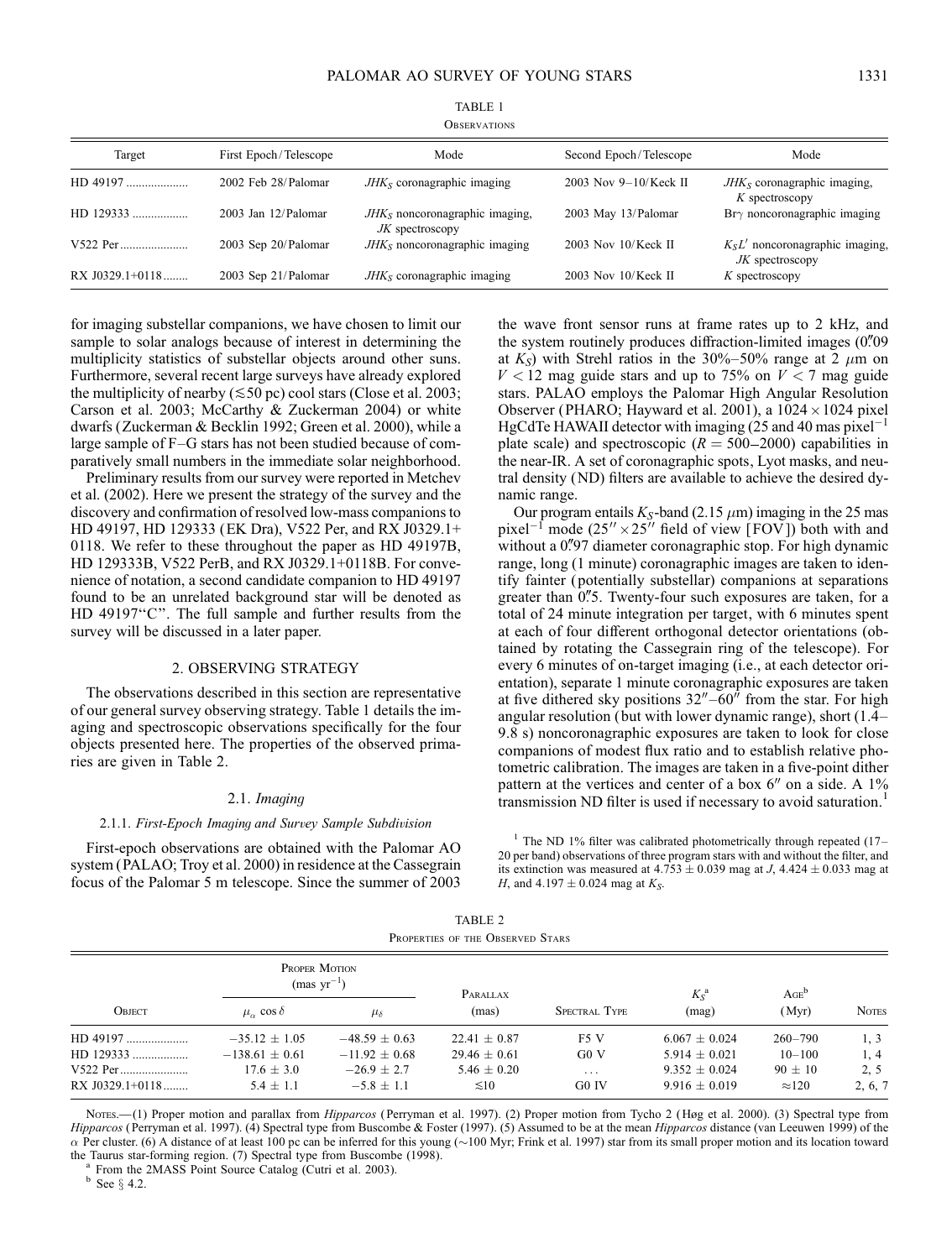On occasion, a narrowband (1%) Br $\gamma$  (2.17  $\mu$ m) filter is used for higher throughput, instead of the ND 1% filter.

To avoid detector saturation and/or decreased sensitivity over a substantial fraction of the image area, stars with bright  $(\Delta K_S < 4)$  projected companions in the PHARO field of view were not observed with deep coronagraphic exposures. However, binaries with separation  $\leq 0\rlap{.}''$  were included, as both components of the binary could then be occulted by the coronagraph. This naturally splits our survey sample into two groups: the "deep" subsample, consisting of essentially single stars and close binaries, and the ''shallow'' subsample, encompassing the remaining stars. Membership to one of the two subsamples was assigned at the telescope, when their multiplicity and approximate flux ratio were revealed during the short exposures. The shallow subsample was further expanded to include stars out to 200 pc and/or older than 400 Myr to cover the entire FEPS sample accessible from the Northern hemisphere.

Short dithered exposures were taken of all stars, while long coronagraphic exposures were taken only of stars in the deep subsample at  $K_S$  band. In addition, short J- (1.22  $\mu$ m) and H-band (1.65  $\mu$ m) exposures were taken of all candidate binaries (all stars in the shallow survey and the less than  $0\rlap{.}^{\prime\prime}5$ systems in the deep survey) to allow approximate photospheric characterization of the components.

In accordance with the above distinction, HD 49197 was observed for a total of 24 minutes with the coronagraph as a part of the deep survey, while HD 129333, RX J0329.1+0118 (with bright candidate companions), and V522 Per ( $\alpha$  Per member, 190 pc from the Sun; van Leeuwen 1999) were observed only with short exposures. Conditions were photometric during the first-epoch observations of HD 49197, V522 Per, and RX J0329.1+0118 and unstable during those of HD 129333.

#### 2.1.2. Follow-up Imaging

We obtain second-epoch imaging observations of all candidate companions to check for common proper motion with their corresponding stars. Such were taken for HD 129333 with PALAO/PHARO and for HD 49197, V522 Per, and RX J0329.1+0118 with NIRC2 (K. Matthews et al. 2004, in preparation) and the Keck II AO system (diffraction limit 0.05 at  $K_s$ ; Wizinowich et al. 2000). Conditions were not photometric during follow-up, and only the best images (Strehl ratio  $S \gtrsim 40\%$ ) were selected for astrometry. HD 129333 was followed up in the narrowband Br $\gamma$  filter, which allowed higher throughput than the ND 1% filter in the shortest (1.4 s) PHARO exposures. Given the unstable atmospheric conditions during the second-epoch imaging of HD 129333, this allowed us to take high signal-to-noise ratio (S/N) exposures on timescales that would most finely sample the variations in the seeing and to select only the ones with the best imaging quality.

Keck follow-up is done at  $JHK<sub>S</sub>$ , or at  $K<sub>S</sub>L'$  if the candidate companion is expected to be bright enough to be seen at  $L'$ (given  $0.7 < K_S - L' < 2.5$  for L and T dwarfs; Leggett et al. 2002). Sequences of short (up to 20 s from multiple co-adds) dithered noncoronagraphic and long (1 minute) target-skytarget exposures are taken with a  $1''$  or  $2''$  diameter coronagraph in the same manner as with PHARO, although without detector rotations. The candidate companions are exposed until an S/N comparable to that in the first-epoch PHARO observation is achieved (for similar positional accuracy), up to 6 minutes per filter in J, H, and  $K_S$ . The total integration time at L' is up to 10.5 minutes, which allows the detection of  $L' \lesssim 15.0$ objects. We mainly use the 40 mas pixel<sup> $-1$ </sup> (wide) NIRC2 camera  $(41''$  FOV), which severely undersamples the Keck AO

point-spread function (PSF ) but is known to suffer from less distortion than the 20 mas  $pixel^{-1}$  (medium) camera over the same field (Thompson et al. 2001). Although we also have the option of using the 10 mas pixel<sup> $-1$ </sup> (narrow) camera (10 $^{\prime\prime}$  FOV) in NIRC2, it does not allow follow-up of distant candidate companions, and we avoid using it for consistency with the other NIRC2 observations.

#### 2.1.3. Imaging Data Reduction

All imaging data are reduced in a standard fashion for near-IR observations. Flat fields are constructed from either images of the twilight sky (for the Palomar data) or images of the lampilluminated dome interior (for the Keck data). A bad pixel mask is created from the individual flats, based on the response of each pixel to varying flux levels. Pixels whose gain deviates by more than 5  $\sigma$  from the mode gain of the array are flagged as bad. Sky frames for the dithered, noncoronagraphic exposures are obtained by median-combining four of the five exposures in the dither pattern (excluding the central pointing) and rejecting the highest pixel value in the stack. The coronagraphicmode sky frames are median-combined using an average sigma clipping algorithm to remove pixels deviant by more than  $5\sigma$ . The sky-subtracted images of each target are divided by the flat field and then registered and median-combined to create a final high-S/N image (Figs. 1 and 2). However, photometric and astrometric measurements are performed on the individual reduced images.

No PSF stars are observed at either Palomar or Keck. With PHARO at Palomar, median-combined images from all four detector orientations can be used to reproduce an approximate PSF. This approach was chosen to emulate the observation of separate PSF stars of identical brightness and color, while optimizing the time spent on science targets. However, we have found that a simple  $180^\circ$  rotation and subtraction technique works equally well, and we use that on both the Palomar and Keck data. While neither approach eliminates telescopic speckle noise (as could be the case if actual PSF stars were observed), both significantly reduce point-symmetric structure in the PSF.

#### 2.2. Astrometric Calibration

The exact pixel scale of the 25 mas PHARO camera was determined using known binary stars from the Sixth Orbit Catalog (Hartkopf et al. 2001; Hartkopf & Mason 2003a): WDS 09006+4147 (grade 1; Hartkopf et al. 1996), WDS 16147+3352 (grade 4; Scardia 1979), WDS 18055+0230 (grade 1; Pourbaix 2000), and WDS 20467+1607 (grade 4; Hale 1994). These ''calibration binaries'' are observed throughout our campaign at Palomar at all four detector orientations. The combination of grade 1 (accurately determined, short period) orbits and grade 4 (less accurately known, longer period) orbits was selected from the list of astrometric calibrators recommended by Hartkopf & Mason (2003b). Despite the lower quality of the solution for binaries with grade 4 orbits, their periods are generally much longer (889 and 3249 yr for WDS 16147+3352 and WDS 20467+1607, vs. 21.78 and 88.38 yr for WDS 09006+4147 and WDS 18055+0230, respectively), so their motions are predicted with sufficient accuracy for many years into the future. The mean pixel scale of PHARO was measured to be 25.22 mas pixel<sup>-1</sup> with a 1  $\sigma$  scatter of 0.11 mas pixel<sup>-1</sup> among measurements of the individual binaries at different detector orientations. This measurement is consistent with, although less precise than, our previous determination (25.168  $\pm$  0.034 mas pixel<sup>-1</sup>; Metchev et al. 2003), which was obtained from only one calibration binary at a single Cassegrain ring orientation. The larger scatter of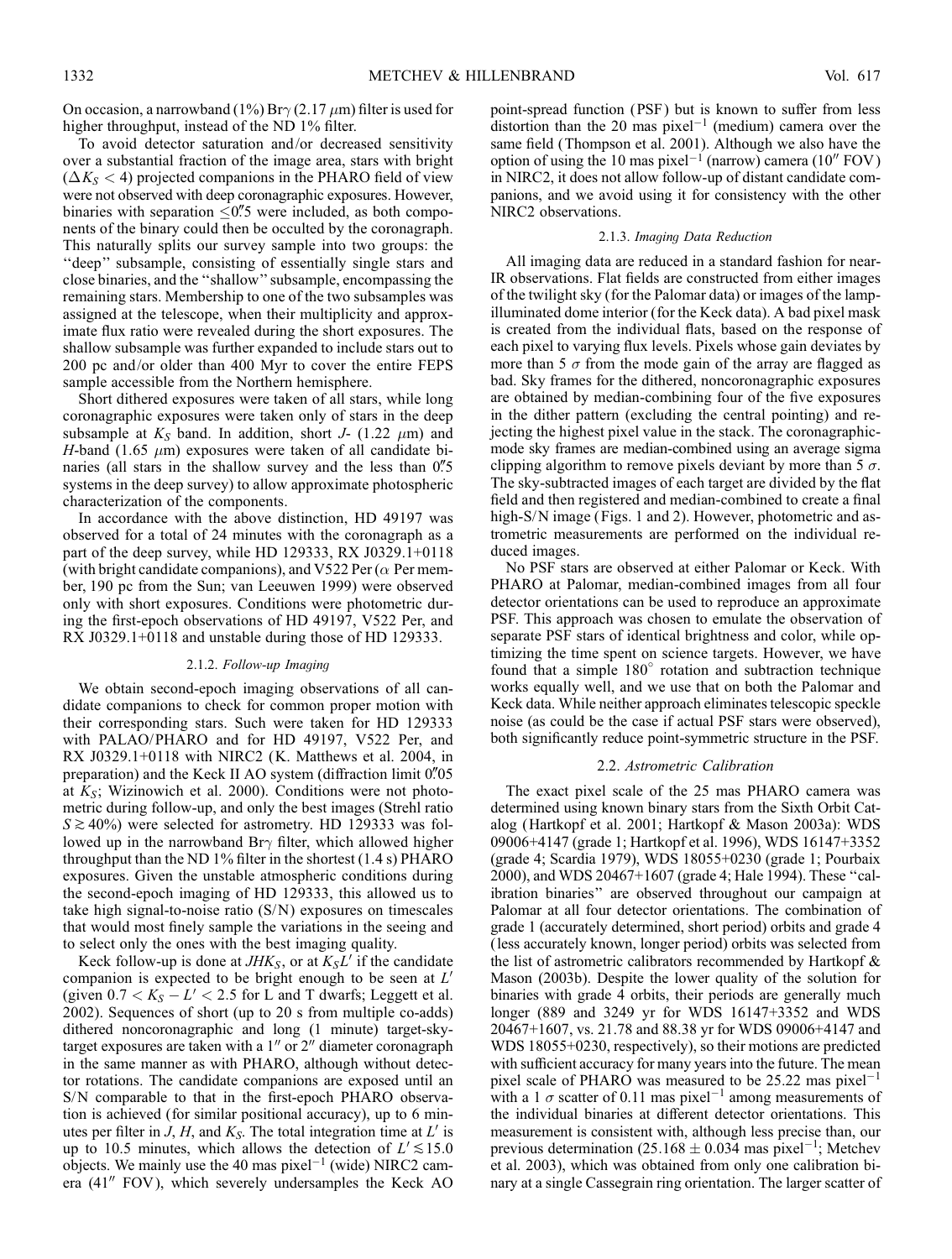

FIG. 1.— $K_S$ -band (2.15  $\mu$ m) (a, b) first- and (c) second-epoch images of HD 49197. Panel (a) shows both candidate companions to HD 49197; panels (b) and (c) are zoomed in to point out only the close-in bona fide companion (HD 49197B). The first-epoch image is the result of 24 median-combined 60 s exposures with Palomar/PHARO, whereas the second-epoch image was formed by median-combining six 60 s exposures with Keck/NIRC2. A 1"0 diameter coronagraph occults the primary in both cases; in the Keck image the coronagraph shows a residual  $\approx 0.16\%$  transmission. HD 49197B was initially unnoticed in the first-epoch image, where its detection was hindered by the presence of equally prominent AO speckles.

our more recent measurement is indicative of the systematics involved in choosing different calibration binaries and in observing at more than one detector orientation.

The plate scale of the wide NIRC2 camera was calibrated using the binary WDS 15360+3948 (grade 1; Söderhjelm 1999). The obtained value of  $39.82 \pm 0.25$  mas pixel<sup>-1</sup> is consistent with the preship measurement of 39.7  $\pm$  0.5 max pixel<sup>-1</sup>.<sup>2</sup> Because only one binary was used for calibrating NIRC2, a 0.63% error term corresponding to the uncertainty in the semimajor axis of the binary has been added in quadrature to the uncertainty of our measurement.

#### 2.3. Spectroscopy

# 2.3.1. Observations

Spectroscopy of faint targets in the halos of bright objects is more challenging than spectroscopy of isolated targets. Care needs to be taken to achieve optimum suppression of the scattered light of the bright stars by either using a coronagraph (in a manner similar to coronagraphic imaging) or aligning the slit so as to minimize light admitted from the halo. Since neither PHARO nor NIRC2 allows coronagraphic spectroscopy, when

<sup>2</sup> See http://www2.keck.hawaii.edu/inst /nirc2/genspecs.html.

taking spectra of faint companions we orient the slit as close as possible to 90° from the primary-companion axis. Spectra of brighter companions, for which the signal from the halo is negligible compared to that from the target, are obtained by aligning the binary along the slit. Given that we often use the F5–K5 IV–V primaries in our sample as telluric standards, such alignment improves our observing efficiency. Sky spectra are obtained simultaneously with the target spectra, by dithering the targets along the slit.

Promising candidate companions are observed at medium resolution ( $R = 1000-3000$ ) at K and (AO correction permitting) J. In PHARO we use the corresponding grism and filter combination (*K* or *J*) and the 40 mas pixel<sup>-1</sup> camera, while in NIRC2 we use the  $K$  or  $J$  filter with the "medres" grism and the wide (40 mas pixel<sup>-1</sup>) camera. For *K*-band spectroscopy in first order with PHARO and in fifth order with NIRC2 we achieve complete coverage of the 2.2  $\mu$ m atmospheric window. For J-band spectroscopy in first order with PHARO the coverage is limited by the size of the detector to a 0.16  $\mu$ m bandwidth. J-band spectroscopy with NIRC2 can cover the entire 1.2  $\mu$ m window, but the spectrum is split between the fifth and the sixth dispersion orders. To allow simultaneous data acquisition from both orders, we fit both onto the wide camera by clipping the fifth (longer wavelength) order shortward of 1.22  $\mu$ m



Fig. 2.—Palomar images of the stellar companions. The HD 129333 image is taken through a narrowband (1%) Br $\gamma$  (2.166  $\mu$ m) filter, while the V522 Per and RX J0329.1+0118 images are taken at  $K_S$ . Five dithered 1.4 s exposures were aligned and median-combined to obtain each of the displayed images.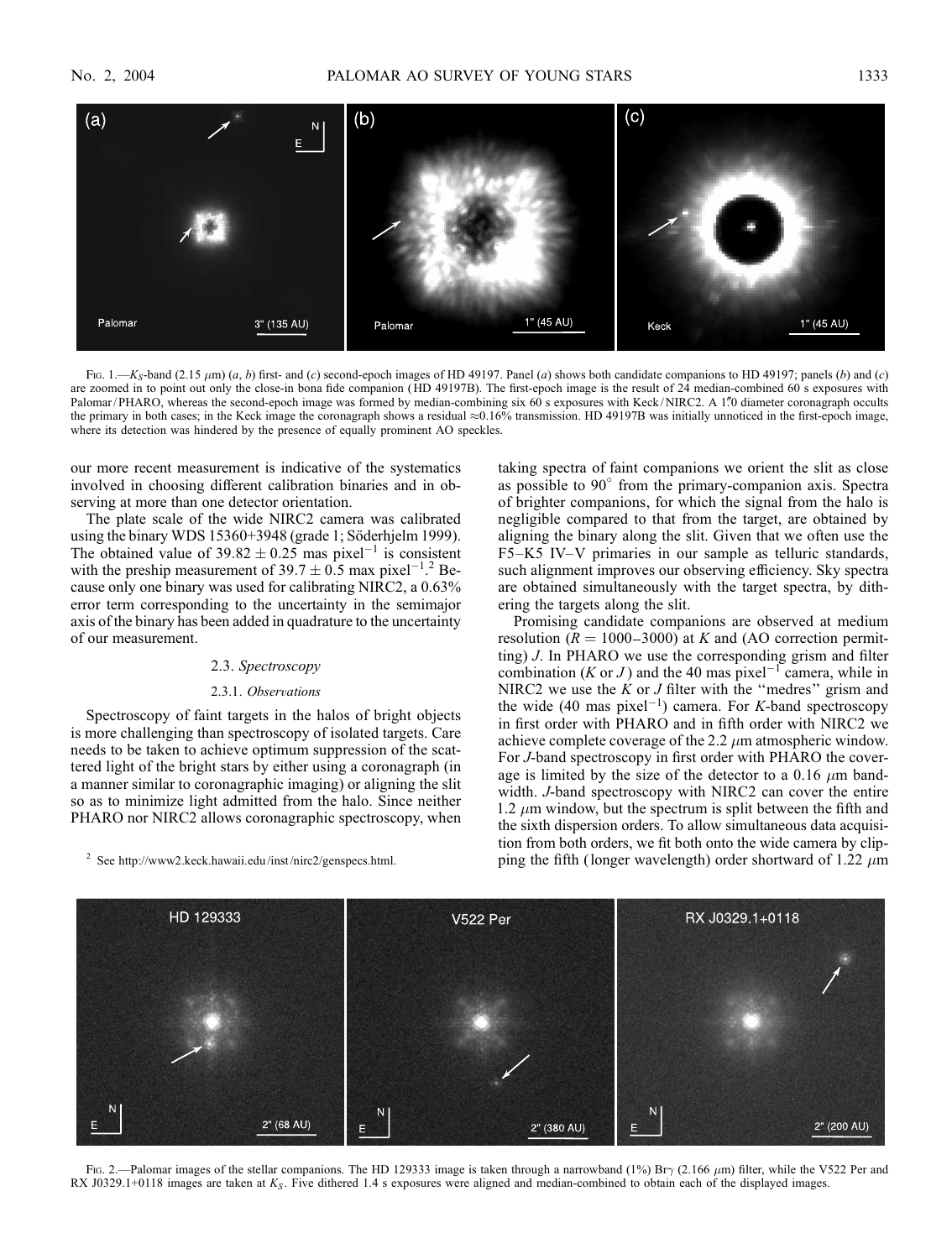and the sixth (shorter wavelength) order longward of 1.28  $\mu$ m. The combined J-band spectrum has complete coverage between 1.16 and 1.35  $\mu$ m.

We took J- and K-band spectra with PHARO of HD 129333A/B, J and K spectra with NIRC2 of V522 PerA/B, and K-band NIRC2 spectra of HD 49197A/B and RX J0329.1+ 0118A/B. For the observations of HD 129333 with PHARO and of RX J0329.1+0118 with NIRC2, the binary was aligned along the slit, whereas spectra of the other two binaries (with fainter companions) were obtained by placing each component in the slit individually. A  $0\frac{1}{26}$  (6.5 pixel) slit was used in PHARO, and a  $0\rlap.{''}08$  (2 pixel) slit was used in NIRC2, resulting in spectral resolutions of 1200 at  $J$  and 1000 at  $K$  with PHARO and 2400 at fifth-order  $J(1.22-1.35 \mu m)$ , 2900 at sixth-order  $J(1.15-1.28 \mu m)$ , and 2700 at K with NIRC2.

Flat fields with the dispersive grisms in place were not obtained for any of our spectroscopic observations. Instead, the raw spectra were divided by an imaging flat field, constructed in the same manner as for the imaging observations. The flatfielded spectra were corrected for bad pixels, using the same bad pixel mask as in the imaging case. Strong positive deviations due to cosmic-ray hits were then eliminated using the L.A. Cosmic Laplacian filter algorithm (van Dokkum 2001). Fringing was at a noticeable level ( $\approx$ 15%) only in spectra obtained with PHARO (of HD 129333) and was reduced to below 5% by dividing the target spectrum by that of the telluric standard, taken at a nearby position on the detector.

### 2.3.2. Spectroscopic Data Reduction

Extraction of the spectra is performed using IRAF apextract tasks. To reduce contamination from the halo of the primary in the companion spectra, the local background (arising mostly from the halo) is fitted by a first-order polynomial along the direction perpendicular to the dispersion axis and subtracted during extraction. In addition, the aperture width for the companion spectrum is conservatively set to the FWHM of the profile so as to include only pixels with maximum S/N. Pixels within the aperture are summed along detector columns (which are nearly perpendicular to the dispersion axis), and the resulting "compressed" spectrum is traced along the dispersion axis by fitting a high-order (8–15) Legendre polynomial. The tracing step is approximately equal to the slit width, where at each step the data point is obtained as the sum of 3–10 adjacent pixels (1.5–3 slit widths, the spectra of fainter objects being more heavily averaged) in the compressed spectrum. This procedure is found to produce consistent results for extractions of multiple dithered spectra of the same companion, indicating that scattered light contamination from the primary has been reduced to a small level. Nevertheless, in some cases of very faint close-in companions, the continuum shape is still found to vary noticeably among the individual extractions. We therefore avoid classifying the spectra of the companions based on their continuum shapes but rely on the relative strengths of narrow absorption features (discernible given our resolution) instead  $(\S$  3.3).

A dispersion solution for each spectrum is obtained from night sky lines in non–sky-subtracted images, using the task identify and OH emission line lists available in IRAF. For the spectra of primaries observed separately (e.g., HD 49197 and V522 Per), whose shallower (10–120 s) exposures do not contain telluric emission lines at a high enough S/N to allow the fitting of a dispersion solution, such is derived after registration with deeper (10–15 minute long) companion spectra taken immediately after those of the primaries. The tasks *fxcor* and



Fig. 3.—K-band spectra of the low-mass companions from Palomar (HD 129333B;  $R \approx 1000$ ) and Keck (RX J0329.1+0118B, V522 PerB, and HD 49197B;  $R \approx 2700$ ). All spectra have been normalized to unity at 2.20  $\mu$ m and offset by 0.5 in the vertical axis.

specshift are used to cross-correlate and align the individual wavelength-calibrated spectra for a given object. The individual primary and companion spectra are then median-combined using scombine.

Since the primaries (when earlier than K0) double as telluric standards, their spectra are first corrected for photospheric absorption from atomic hydrogen (H P $\beta$  at 1.282  $\mu$ m and H Br $\gamma$ at 2.166  $\mu$ m) by hand-interpolating over the absorption with the task splot. Weaker absorption features due to Na i, Ca i, Si i, Al i, and Fe i, although present in the spectra of our telluric standards, are left uncorrected because of blending (at our resolution) with various OH absorption lines in the Earth's atmosphere. After thus correcting the telluric spectra, the spectra of the companions are divided by those of the telluric standards. Finally, the spectra of the companions are multiplied by blackbodies with temperatures corresponding to the spectral types of the telluric standards ( based on effective temperature vs. spectral type data from Cox 2000) and boxcar-smoothed by the width of the slit.

The above reduction procedure applies in exact form for NIRC2 spectra, which do not suffer from fringing. For PHARO data, which are noticeably affected by fringing, we divide the individual target spectra by those of the telluric standard before median-combining and wavelength calibration, since fringing depends on detector position, not on the dispersive element.

Reduced spectra for the objects reported here are presented in Figures 3 and 4. The mismatch in the continuum slopes between the fifth- and sixth-order J-band spectra of the companion to V522 Per may be due to our use of imaging, instead of spectroscopic flats.

#### 3. ANALYSIS

## 3.1. Photometry

Broadband near-IR photometry of the companions is presented in Table 3. The measured quantity in each case is the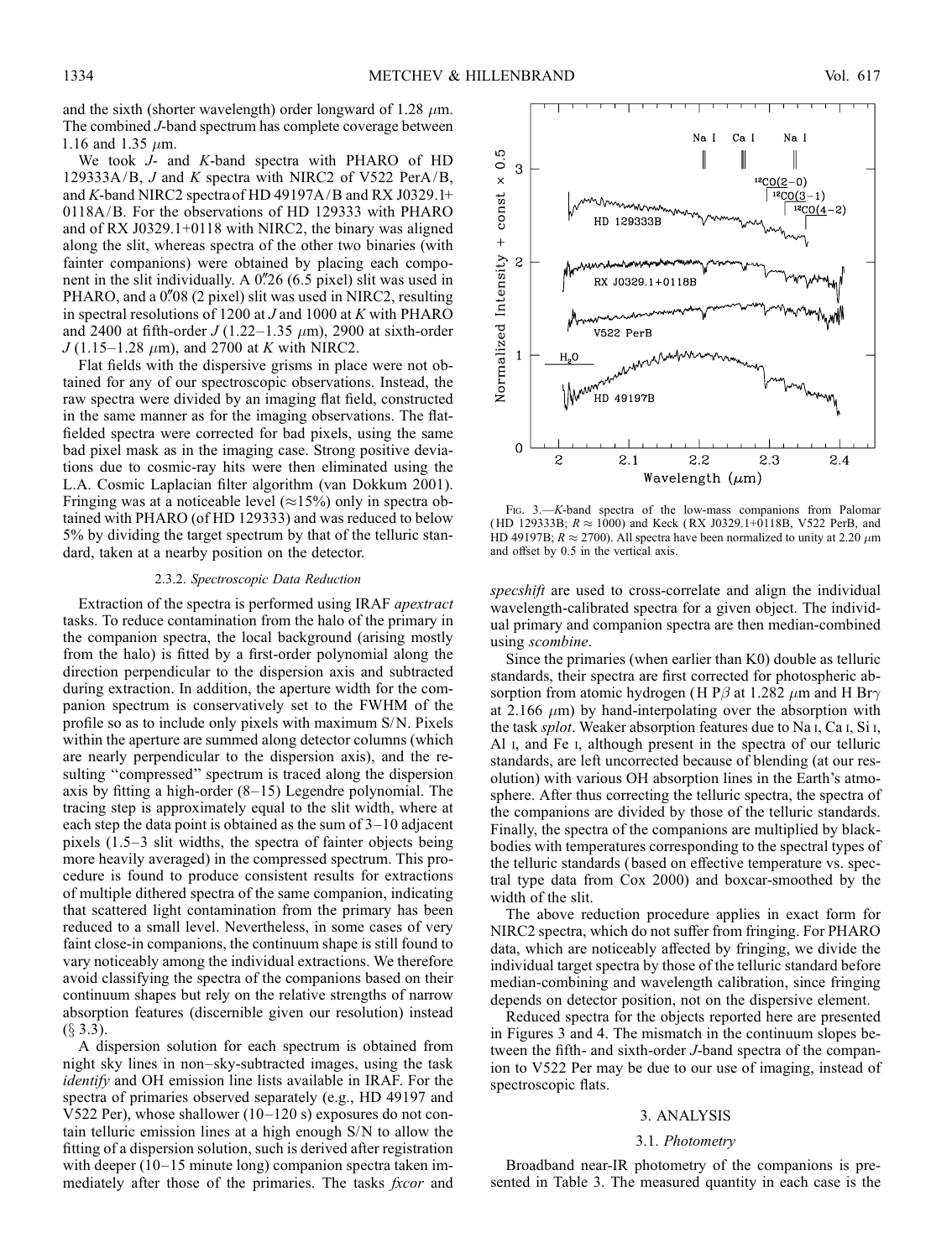

Fig. 4.—J-band spectra of two of the low-mass companions from Palomar (HD 129333B;  $R \approx 1200$ ) and Keck (V522 PerB;  $R \approx 2400$  in the fifth order and  $R \approx 2900$  in the sixth). All spectra have been normalized to unity at 1.25  $\mu$ m and offset by 0.5 in the vertical axis.

relative flux  $(\Delta J, \Delta H, \Delta K_S, \Delta L')$  of the companion with respect to that of the primary. When the companions were visible without the coronagraph (in all cases except for the close-in companion to HD 49197), the fluxes of both components were measured directly from the short-exposure noncoronagraphic images. Flux ratios for the HD 129333, V522 Per, RX J0329.1+ 0118, and HD 49197A/''C'' systems were obtained from the Palomar images in apertures of radii of 0.  $2(2\lambda/D$  at  $K_s$ ). For the photometry of HD 129333B we subtracted the halo of the nearby  $(0.74)$  primary (as detailed in  $\S$  2.1.3) to minimize its contribution to the flux of the secondary. In the case of the HD  $49197A/B$  system, the 0.795 companion is not seen in PHARO images taken without the coronagraph, and only coronagraphic exposures were obtained with NIRC2. The magnitude of the companion was obtained with respect to the residual flux of the primary seen through the  $1<sup>''</sup>$  NIRC2 coronagraphic spot. The flux measurements were performed on the PSF-subtracted NIRC2 images in a 0.'' 16 radius  $(3.2\lambda/D$  at  $K_s$ ) aperture. The transmission of the spot was established from photometry of another program star in images taken with and without the  $2<sup>n</sup>$  coronagraph: its extinction was measured at  $9.27 \pm 0.07$  mag at J,  $7.84 \pm$ 0.03 mag at H, and  $7.19 \pm 0.03$  mag at K<sub>S</sub>. The companion was seen in all six 1 minute coronagraphic exposures at  $K<sub>S</sub>$ , but because of varying photometric conditions and proximity of diffraction spikes, it was detected in only three out of six PSF-subtracted exposures at H, and one out of six at J.

Sky values for each of the observed objects were determined as the centroid of the flux distribution in a  $0$ .<sup>"</sup> $1$  wide annulus with an inner radius larger by  $\lambda/D$  than the distance at which the radial profile of the object fell below the level of the local background. For the primaries observed with PHARO this inner radius was 2. 0 (20 $\lambda/D$  at  $K_s$ ), while for HD 49197A, the flux of which was measured through the NIRC2 coronagraph, the inner radius was  $0\rlap{.}^{\prime\prime}$  (5 $\lambda$ /D). For the companions, the inner radius of the sky annulus varied from 2.25 to 4 times the  $K_s$ diffraction limit, depending on whether the local background was strongly influenced by the halo of the primary (as near HD 49197 and HD 129333) or not. Experiments with varying sky annulus sizes in the two more detached systems (V522 Per and RX J0329.1+0118) showed that the relative photometry between two objects in the same image is preserved to within 0.08 mag for annuli ranging between 2.25 and  $20\lambda/D$  in inner radius.

The  $J - H$  and  $H - K_S$  colors and  $K_S$  magnitudes are derived from the measured relative photometry by adopting the Two Micron All Sky Survey (2MASS; Cutri et al. 2003) magnitudes for the primaries. The  $K_S - L'$  color of the companion to V522 Per was calculated assuming  $K_S - L' = 0.04$  for the F5 V primary (Bessell & Brett 1988). A near-IR color-color diagram of the detected companions is presented in Figure 5. Extinction corrections of  $A_J = 0.087, A_H = 0.055, A_K = 0.033,$ and  $A<sub>L</sub> = 0.016$  have been applied to the colors of V522 PerB, based on  $E(B - V) = 0.10$  toward the  $\alpha$  Per cluster as measured by Pinsonneault et al. (1998). We have adopted  $A_V =$  $3.1E(B - V)$  and the interstellar extinction law of Cardelli et al. (1989).

Based on the colors and the  $\Delta K_S$  magnitudes, we can infer that HD 49197"C" is a likely F-G background star, whereas the remaining companions are consistent with being late-type stars associated with their primaries.

### 3.2. Astrometry

Three of the four systems were observed at two different astrometric epochs. RX J0329.1+0118 was observed only once, although prior-epoch astrometric data for it exist from Sterzik et al. (1997). Table 4 details for each binary the observed offset and position angle of the companion from the primary during the first and second epochs of observation, as well as the estimated offset and position angle during the first epoch, had the system not been a common proper-motion pair. The estimates are extrapolated backward in time from the second-epoch astrometry, which for all except HD 129333 was obtained with NIRC2 on Keck and was more accurate, assuming proper motions from Hipparcos (Perryman et al. 1997) for HD 49197 and HD 129333 and from Tycho 2 (Høg et al. 2000) for V522 Per and RX J0329.1+0118. Parallactic motions were also taken into

TABLE 3 IR Magnitudes and Colors of the Companions

| Object             | $\Delta$ .J                    | $\Delta H$                     | $\Delta K_{S}$                 | $J-H$                          | $H-Ks$                         | Кs                               | $K_S - L'$              |
|--------------------|--------------------------------|--------------------------------|--------------------------------|--------------------------------|--------------------------------|----------------------------------|-------------------------|
|                    | $9.6 + 1.2$                    | $8.52 + 0.12$                  | $8.22 + 0.11$                  | $1.2 + 1.2$                    | $0.33 + 0.20$                  | $14.29 + 0.14$                   | $\cdot$ $\cdot$ $\cdot$ |
| $HD$ 49197" $C$ "  | $6.86 \pm 0.10$                | $6.82 + 0.09$                  | $6.68 + 0.10$                  | $0.27 + 0.14$                  | $0.17 + 0.14$                  | $12.75 + 0.10$                   | $\cdots$                |
| HD 129333B         | $3.38 \pm 0.10$                | $3.13 + 0.09$                  | $3.04 + 0.08$                  | $0.55 + 0.14$                  | $0.19 + 0.12$                  | $8.95 + 0.08$                    | $\cdot$ $\cdot$ $\cdot$ |
| $RX$ J0329.1+0118B | $5.69 + 0.09$<br>$4.22 + 0.12$ | $5.44 + 0.09$<br>$3.86 + 0.08$ | $5.16 + 0.09$<br>$3.65 + 0.08$ | $0.63 + 0.13$<br>$0.59 + 0.15$ | $0.38 + 0.13$<br>$0.31 + 0.13$ | $14.51 + 0.09$<br>$12.85 + 0.09$ | $0.15 + 0.18$<br>.      |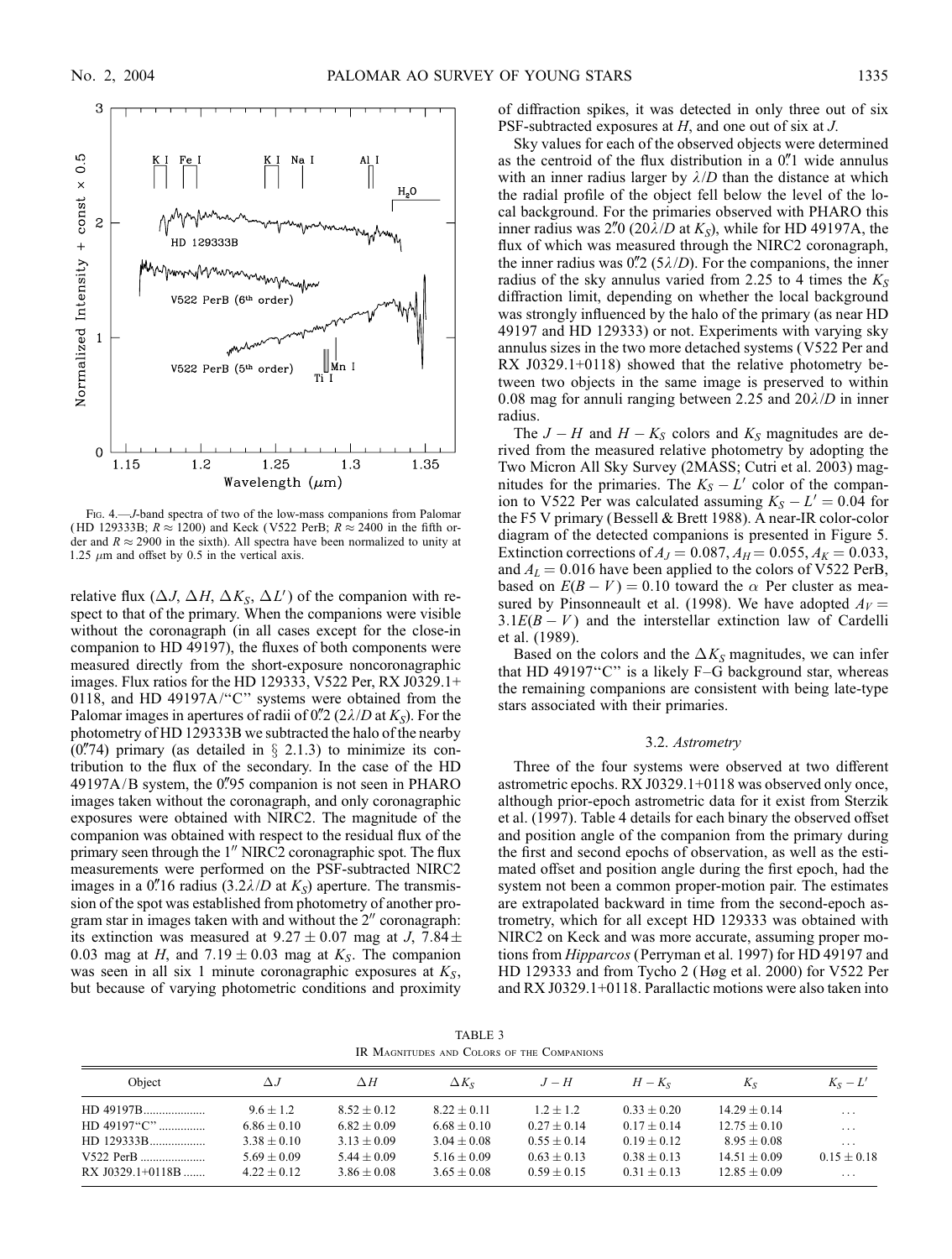

Fig. 5.—Near-IR color-color diagram of the detected companions. The solid line represents the B2 V–L8 V main sequence, with data compiled from Cox (2000; B2 V–M6 V) and Kirkpatrick et al. (2000; M8 V–L8 V). The dashed line shows the G0–M7 giant branch (Cox 2000). The Cox (2000) and Kirkpatrick et al. (2000) colors are converted from the Johnson-Glass (Bessell & Brett 1988) and 2MASS (Cutri et al. 2003) systems, respectively, to the CIT system using relations from Carpenter (2001). HD 49197"C" is too blue to be a bona fide low-mass companion to HD 49197. The near-IR colors of the remainder of the companions agree well with their inferred spectral types ( Table 6).

account, as they are significant for stars  $\leq 200$  pc at our astrometric precision (several milliarcseconds). The assumed proper motions and parallaxes for all stars are listed in Table 2. To ensure the correct propagation of astrometric errors, the epoch transformations were performed following the covariant treatment of the problem, as detailed in Lindegren (1997).

Proper-motion diagrams for each object are presented in Figures 6–8. The first- and second-epoch measurements are shown by filled circles with error bars, and the inferred firstepoch position (assuming noncommon proper motion) is shown only with error bars. The dashed line reflects the combined proper and parallactic motion of the primary over the period between the two epochs. Below we discuss the evidence for common proper motion in each system.

### 3.2.1. HD 49197

The existence of the close  $(0\rlap.{''}95)$  companion to HD 49197 was unappreciated prior to the second-epoch imaging: the star was followed up because of the more distant  $(6\%)$  candidate companion (HD 49197''C''). Upon its discovery in the Keck image (Fig.  $1c$ ), the close companion was recovered in the earlier Palomar image, where a dark circular ring around the core at the radial distance of the first Airy null  $(\approx 0.1)$  distinguishes it from the telescopic speckles (Fig. 1b).

As is evident from Figure 6, HD 49197B (*left panel*) is much more consistent with being a proper-motion companion of the primary than with being an unrelated background star projected along the same line of sight, whereas the reverse holds for HD 49197"C" (right panel). Therefore, we claim that the close-in HD 49197B is a bona fide companion, whereas the more widely separated HD 49197"C" is not.

The astrometry for HD 49197B from the two observational epochs is not in perfect agreement, perhaps because of its orbital motion around component A. At a projected separation of 43 AU, the orbital period will be greater than 240 yr (assuming a circular face-on orbit and a mass of 1.16  $M_{\odot}$  for the F5 V primary; Allende Prieto & Lambert 1999), resulting in a change in position angle of less than 2% between the two epochs. This may explain the observed discrepancy of  $0^\circ 64 \pm 0^\circ 47$  in position angle between the two observations, while the change in separation (2.4  $\pm$  5.8 mas) is consistent with being zero. Future observations spanning a sufficiently long time line may be used to determine the dynamical mass of the HD 49197A/B system.

### 3.2.2. HD 129333

The offset positions of the companion to HD 129333 in the two observations taken 16 months apart are fully consistent with each other and inconsistent with the object being a background star ( Fig. 7). HD 129333B thus shares the proper motion of the primary and is a bona fide companion.

## 3.2.3. V522 Per and RX J0329.1+0118

The astrometry for these two systems (Fig. 8) is inconclusive because of their smaller proper motions, insufficient time span between the observations, and/or less accurate astrometry. The likelihood of physical association of the companions with the primaries is investigated from low-resolution spectroscopy in  $\S$  4.1.

## 3.3. Spectroscopy

Infrared spectral classification of M–L dwarfs is done most successfully in the  $J$  and  $H$  bands, where a suite of indices based on the relative strengths of  $H_2O$ , FeH, K I, and Na I absorption has been developed to characterize their effective temperatures (Slesnick et al. 2004; Geballe et al. 2002; Gorlova et al. 2003; McLean et al. 2003) and surface gravities (Gorlova et al. 2003). However, spectroscopy of cool companions in the bright halos of their primaries is often more difficult at J and H than at K because of larger flux contrast and poorer quality of

| TABLE 4                             |  |  |  |  |  |  |
|-------------------------------------|--|--|--|--|--|--|
| <b>ASTROMETRY OF THE COMPANIONS</b> |  |  |  |  |  |  |

|                  | EPOCH <sub>1</sub> |                        | $E$ росн $2$       |                        | EPOCH 1 (IF NONCOMMON PROPER MOTION) |                        |
|------------------|--------------------|------------------------|--------------------|------------------------|--------------------------------------|------------------------|
| <b>OBJECT</b>    | Offset<br>(arcsec) | P.A.<br>$(\text{deg})$ | Offset<br>(arcsec) | P.A.<br>$(\text{deg})$ | Offset<br>(arcsec)                   | P.A.<br>$(\text{deg})$ |
| HD 49197B        | $0.9499 + 0.0054$  | $78.25 + 0.40$         | $0.9475 + 0.0022$  | $77.60 + 0.25$         | $0.9029 + 0.0037$                    | $81.87 + 0.31$         |
| HD 49197"C"      | $6.971 + 0.030$    | $346.13 \pm 0.34$      | $7.016 + 0.008$    | $346.50 + 0.10$        | $6.950 + 0.009$                      | $346.10 \pm 0.10$      |
| HD 129333B       | $0.7343 + 0.0032$  | $173.19 + 0.35$        | $0.7363 + 0.0032$  | $173.37 + 0.35$        | $0.7221 + 0.0033$                    | $180.68 + 0.37$        |
| V552 PerB        | $2.0970 + 0.0090$  | $194.02 + 0.34$        | $2.0937 + 0.0032$  | $193.91 + 0.11$        | $2.0991 + 0.0032$                    | $193.93 \pm 0.11$      |
| RX J0329.1+0118B | $3.75 + 0.05$      | $303 + 5$              | $3.781 + 0.016$    | $303.85 + 0.34$        | $3.714 + 0.070$                      | $303.7 \pm 1.1$        |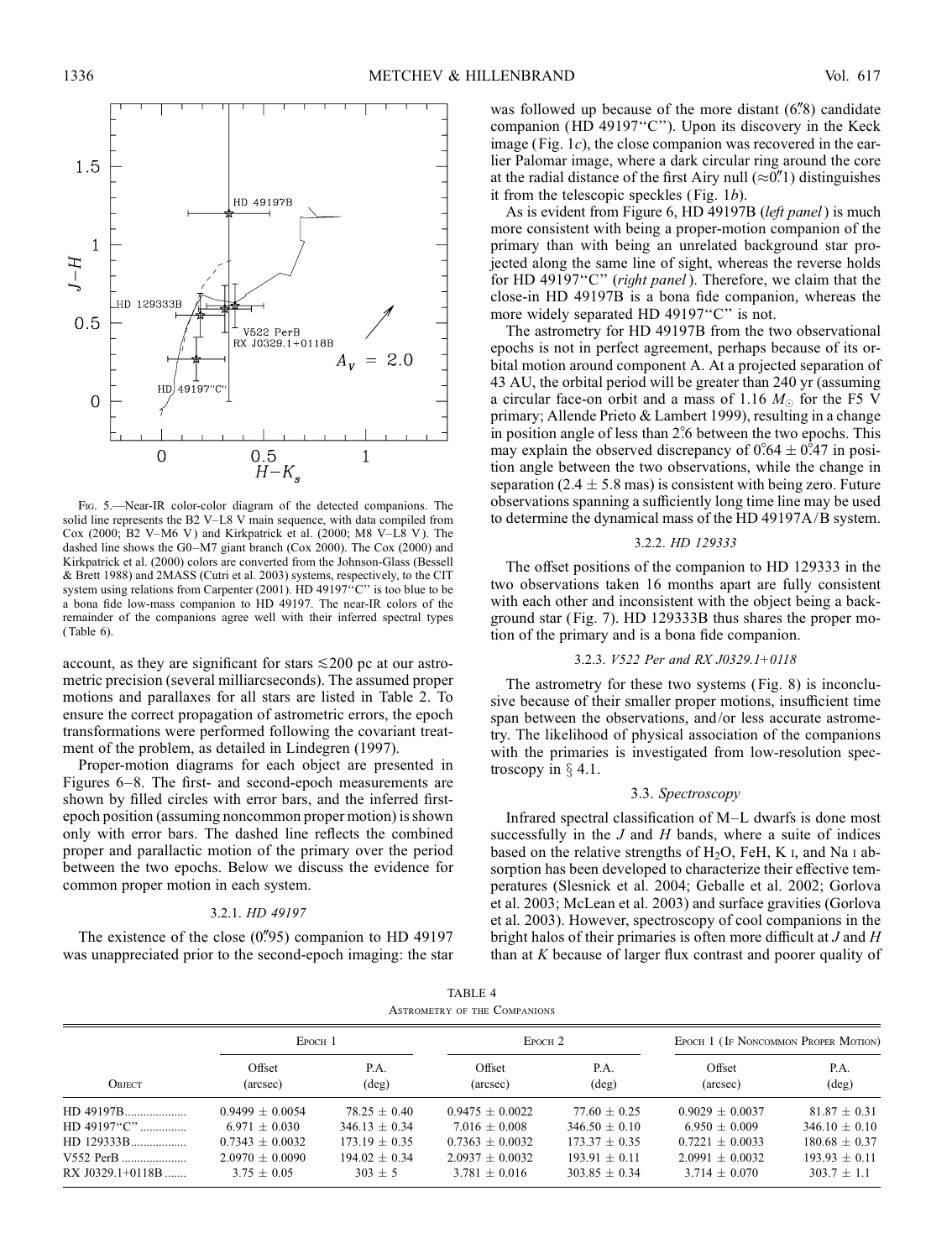

Fig. 6.—Proper-motion diagram for the two companions to HD 49197. The offsets from the primary at each observational epoch are plotted by filled circles with error bars. The inferred offsets at the first epoch (assuming noncommon proper motion) are shown just with error bars. The dashed lines reflect the proper and parallactic motions of the primary between the two epochs. HD 49197B is a common proper-motion companion within the 1  $\sigma$  errors, while HD 49197"C" is more consistent with being a background object.

the AO correction at shorter wavelengths. Here we present J-band spectra of the two brighter companions: HD 129333B and V522 PerB. Cool dwarfs can be classified at K band based on the strength of their H<sub>2</sub>O absorption shortward of 2.05  $\mu$ m, the depth of the CO 2.29  $\mu$ m band head, and the equivalent width (EW) of the Na i 2.21  $\mu$ m doublet (Kleinmann & Hall 1986; Ali et al. 1995; McLean et al. 2003; Slesnick et al. 2004). Even cooler, late L and T dwarfs are best characterized by the strength of their CH<sub>4</sub> absorption at greater than 2.20  $\mu$ m (Burgasser et al. 2002; McLean et al. 2003). We present K-band spectra of all four companions discussed in this paper.



FIG. 7.—Same as Fig. 6, but for the companion to HD 129333. Within the 1  $\sigma$ errors, the companion shares the proper motion of the primary.

Spectral types of the detected companions have been determined following infrared absorption line classification systems at  $K$  band (for Na  $I$ , Ca  $I$ , and CO) from McLean et al. (2003; spectral types M6 V-T8) and Ali et al. (1995; F3 V-M6 V) and at  $J$  band (for K  $I$  and Ti  $I$ ) from Gorlova et al. (2003; M4 V–L8) and Wallace et al. (2000; O7–M6). Luminosity classes are based on the relative strengths of Na i, Ca i, and CO absorption at  $K$  band (Kleinmann  $\&$  Hall 1986) and on the strengths of Mn  $\scriptstyle\rm I$  and K  $\scriptstyle\rm I$  absorption at  $J$  (Wallace et al. 2000; Gorlova et al. 2003).

We have avoided the use of temperature-sensitive  $H_2O$ indices that span large fractions of the spectrum  $(\geq 4\%$  total bandwidth, e.g., the  $H_2$ OD index of McLean et al. 2003, or the H2O-2 index of Slesnick et al. 2004) because of their strong dependence on the overall continuum shape of the spectrum and because of the uncertainties in the spectral shapes of faint companions extracted from the halos of bright objects  $(\S 2.3)$ . We have used the *J*-band 1.34  $\mu$ m H<sub>2</sub>O index of Gorlova et al. (2003), however, which measures only the onset of  $H_2O$  absorption at that wavelength and is narrow (1.4% bandwidth).

Below we analyze the  $K$ - and  $J$ -band spectra of the companions to HD 49197, HD 129333, V522 Per, and RX J0329.1+0118. The inferred effective temperatures and spectral types are provided in Tables 5 and 6.

### 3.3.1. K-Band Spectroscopy of HD 49197B

Our spectrum of HD 49197B ( Fig. 3) shows strong CO and H2O bands characteristic of ultracool dwarfs but lacks a CH4 absorption feature, indicating that it is earlier than L8 (Geballe et al. 2002). On the other hand, Na i absorption is also absent from the spectrum, pointing to a spectral type of L3 or later (McLean et al. 2003), independent of gravity (cf. Fig. 8 in Gorlova et al. 2003). Following the analysis of  $R \sim 2000$ K-band spectra of M6–T8 dwarfs in McLean et al. (2003), we form a CO absorption index from the ratio of the median flux in an absorbed  $(2.298-2.302 \ \mu m)$  versus an unabsorbed  $(2.283-$ 2.287  $\mu$ m) region of the spectrum. We find CO = 0.80  $\pm$  0.03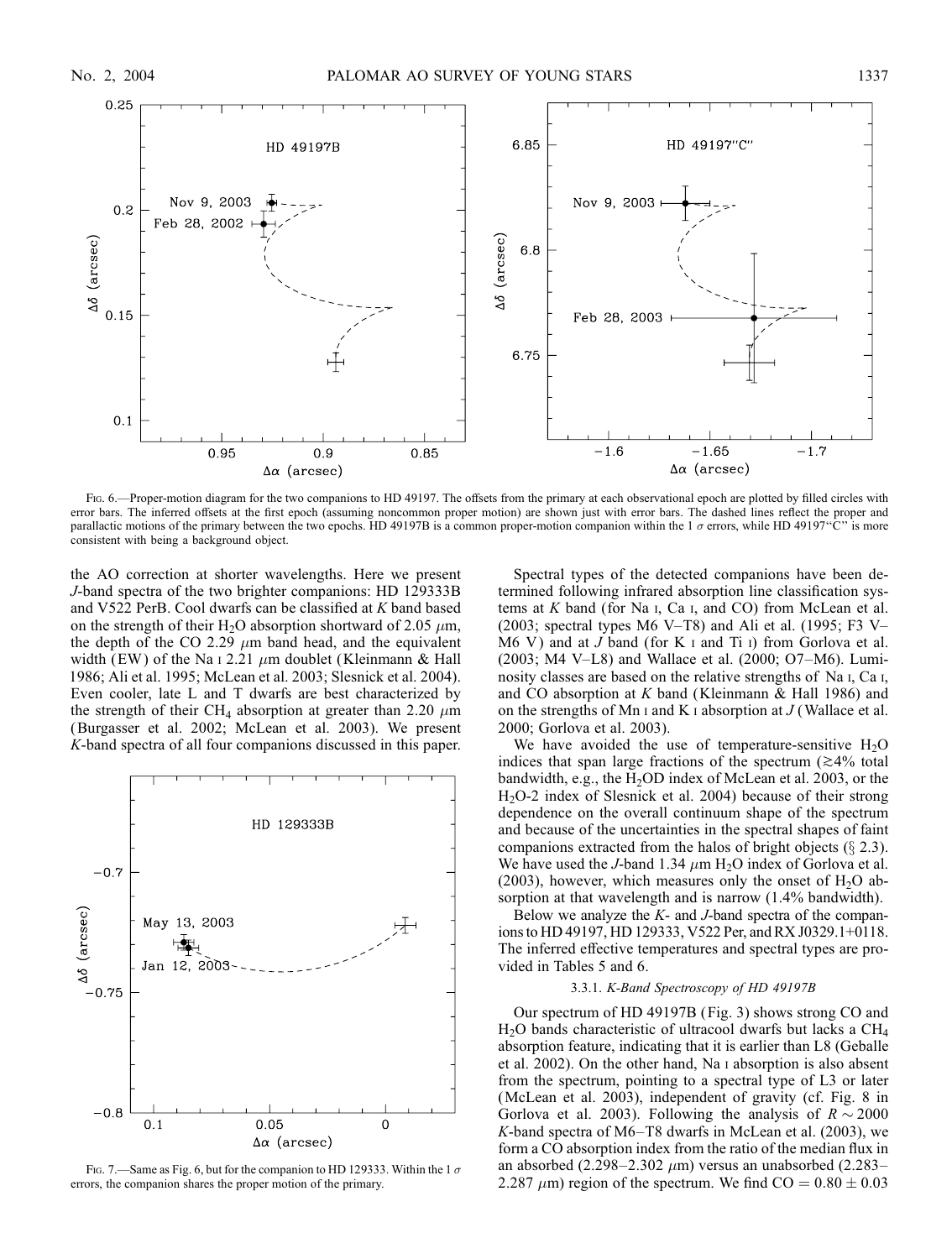

Fig. 8.—Same as Fig. 6, but for the companions to V522 Per (left) and RX J0329.1+0118 (right). The 1995 November 21 data point for the companion to RX J0329.1+0118 is from Sterzik et al. (1997) and is set to be at the mean epoch of their observations (1995 November 19–23). The proper motions of the primaries between the observation epochs are too small to decide the physical association of the companions within the astrometric errors. The probability of association in each system is estimated from near-IR spectroscopy  $(\S$  4.1).

(where the error has been estimated as the quadrature sum of the relative uncertainties of the median in the two spectral regions), which indicates a spectral type of L7 or later. However, the CO index is not very sensitive to L dwarf temperatures and varies by up to 0.15 (60% of its total range of variation between spectral types M5 and T2) within the same spectral type (Fig. 13 in McLean et al. 2003).

Alternatively, we can also use the absolute  $K_S$ -band magnitude of HD 49197B to estimate its spectral type, following the empirical relation of Kirkpatrick et al. (2000), based on a sample of 24 M and L dwarfs with measured parallaxes:

$$
M_{K_S} = 10.450 + 0.127 \text{(subclass)} + 0.023 \text{(subclass)}^2, \quad (1)
$$

where subclass  $= -1$  for M9 V, 0 for L0 V, 1 for L1 V, etc. The scatter about the fit is approximately one subclass. From the inferred apparent  $K_S$  magnitude of HD 49197B and from the parallax of the primary, we obtain  $M_{K_s} = 11.04 \pm 0.24$  for the secondary, which corresponds to a spectral type of  $L3 \pm 1.5$ .

We assign a final spectral type of L4 with an uncertainty of one subclass. This is based on the intersection of the results from our spectroscopic analysis, suggesting L3–L7, and from the  $K_S$ -band absolute magnitude, pointing to L1.5–L4.5. A spectral type of  $L4 \pm 1$  for HD 49197B is also consistent with a by-eye comparison of its K-band spectrum with the grid of L dwarf standards from Leggett et al. (2001).

### 3.3.2. K-Band Spectroscopy of HD 129333B, RX J0329.1+0118B, and V522 PerB

We classify the K-band spectra of these companions following the analyses of Ali et al. (1995) and Kleinmann & Hall (1986), whose data are taken at similar resolutions to ours  $(R = 1380 - 3900$  and 2500-3100, respectively) and span the F8–M7 spectral type range. We employ the spectral classification sequence of Ali et al. (1995), whose empirically derived indices are based on a larger sample of dwarf stars than in Kleinmann & Hall (1986).

Our reduced spectra were first shifted to  $0 \text{ km s}^{-1}$  heliocentric velocity, where the shift was determined by fitting Gaussian

| TABLE 5 |                                               |  |  |  |  |
|---------|-----------------------------------------------|--|--|--|--|
|         | SPECTROSCOPIC MEASUREMENTS FOR THE COMPANIONS |  |  |  |  |

| Star             | $EW(Na_1)^a$<br>(A) | $EW(Ca I)^a$<br>(A) | $EW(CO)^a$<br>(A) | $EW(K_I)^b$<br>(A) | H <sub>2</sub> O Index <sup>b</sup> | $T_{\text{eff.Ca}}^{\text{c}}$<br>(K) |
|------------------|---------------------|---------------------|-------------------|--------------------|-------------------------------------|---------------------------------------|
| HD 49197B        | $-0.3 + 0.6$        | $0.2 + 0.4$         | $0.82 + 0.05^d$   | $\cdots$           | .                                   | $<$ 3000                              |
|                  | $5.17 + 0.59$       | $4.79 + 0.64$       | $7.26 + 0.57$     | $2.18 + 0.11$      | $\cdots$                            | 3660                                  |
| V522 PerB        | $5.87 + 0.58$       | $3.11 + 0.50$       | $5.67 + 0.38$     | $1.07 + 0.16$      | $0.91 + 0.01$                       | 3200                                  |
| RX J0329.1+0118B | $6.76 + 0.60$       | $3.81 + 0.39$       | $8.63 + 0.17$     | $\cdots$           | .                                   | 3300                                  |

<sup>a</sup> At *K* band as defined by Ali et al. (1995).<br><sup>b</sup> At *J* band as defined by Gorlova et al. (2003).<br><sup>c</sup> Calculated from empirical relations relating  $T_{\text{eff}}$  to EW(Ca i) (Table 4 in Ali et al. 1995). The sign of the li "cool" relation of Ali et al. (1995) has been changed from negative (as erroneously listed in their paper) to positive to match the slope of their empirical data. Ali et al. (1995) quote an error of  $\pm 300$  K for this index.<br><sup>d</sup> The CO index for HD 49197B is not in Å, but as defined by McLean et al. (2003).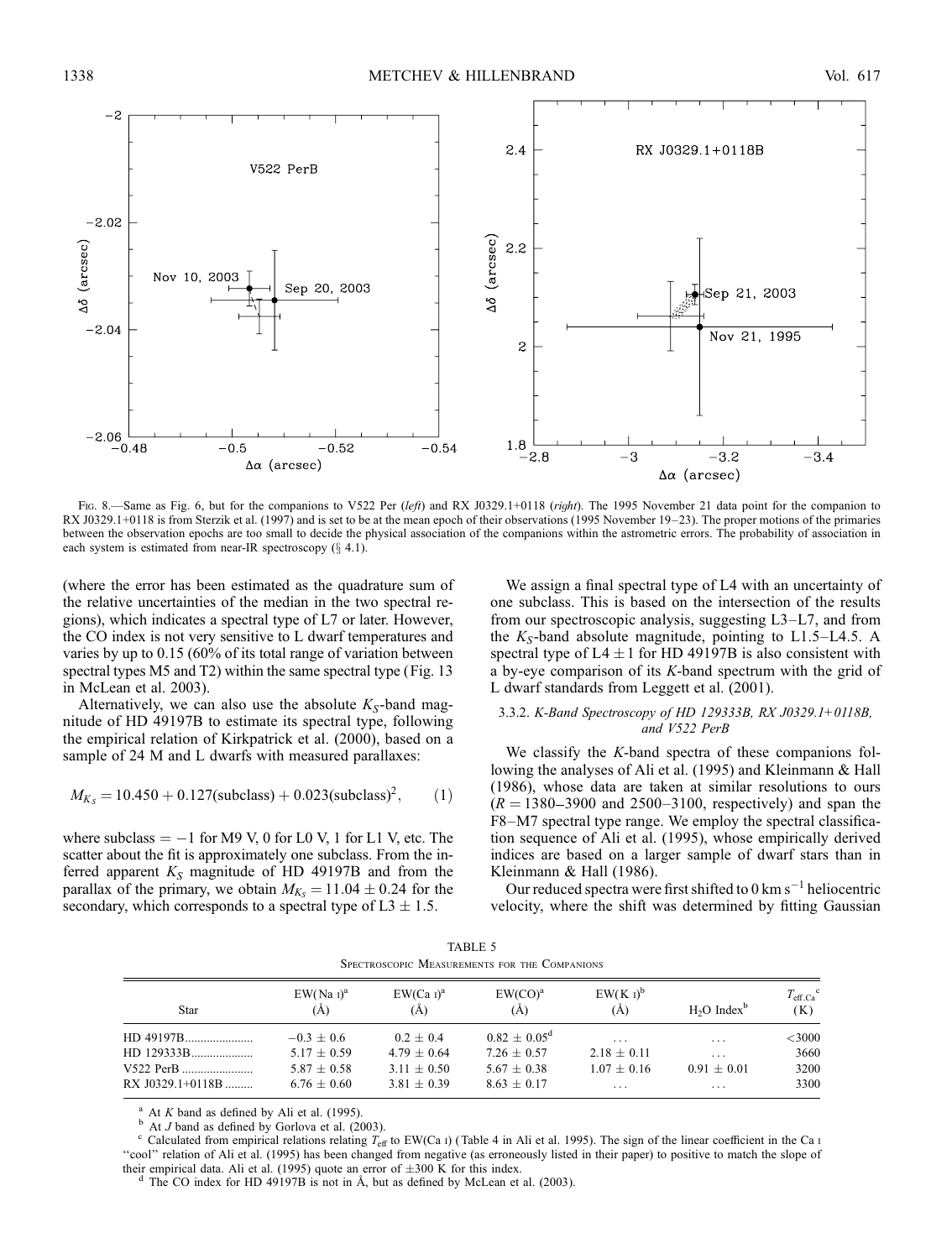$\equiv$ 

| Objects          | Spectral Type | Mass<br>$(M_{\odot})$     | Projected Separation<br>(AU) | Probability of Chance Alignment |  |
|------------------|---------------|---------------------------|------------------------------|---------------------------------|--|
| HD 49197B        | $14 + 1^a$    | $0.060^{+0.012}_{-0.020}$ | 43                           | $3 \times 10^{-6}$              |  |
| HD 129333B       | $M2 + 1^b$    | $0.20_{-0.08}^{+0.30}$    | 25                           | $3 \times 10^{-6}$              |  |
| V522 PerB        | $M4 + 1^{b}$  | $0.125 \pm 0.025$         | 400                          | $2 \times 10^{-3}$              |  |
| RX J0329.1+0118B | $M3 + 2^b$    | $0.20^{+0.30}_{-0.10}$    | 380                          | $9 \times 10^{-4}$              |  |

| TABLE 6 |  |                                        |  |  |  |
|---------|--|----------------------------------------|--|--|--|
|         |  | ESTIMATED PROPERTIES OF THE COMPANIONS |  |  |  |

Inferred from the K-band spectrum and from the absolute magnitude of the object (§ 3.3.1).<br>Based on the estimate of the Ca i–derived effective temperature (Table 5) and on the J-band K i and H<sub>2</sub>O absorption (if available An MK spectral type vs.  $T_{\text{eff}}$  classification for dwarfs is adopted from Bessell (1991).

profiles to the Na i doublet and comparing the fitted line centers to their values in the solar spectrum (Mohler 1955). For consistency with the Ali et al. (1995) spectral classification, we have chosen the same bands for integrating the Na  $\scriptstyle\rm I$  (2.21  $\mu$ m), Ca 1 (2.26  $\mu$ m), and <sup>12</sup>CO(2–0) (2.29  $\mu$ m) absorption. The continuum in the target spectra was fitted to three regions devoid of absorption lines: 2.0907–2.0951, 2.2140–2.2200, and  $2.2873 - 2.2925 \mu m$ . These have been selected as a combination of the continuum regions used by Ali et al. (1995) and Kleinmann & Hall (1986), so as to constrain the fit on both sides of the Na i doublet (as in Kleinmann & Hall 1986, where the continuum-fitting regions are widely separated from the Na i lines), as well as near it (as in Ali et al. 1995, where the continuum is constrained only on the long-wavelength side of the Na *I* lines).

The absorption strength in each band was obtained as an equivalent width, by integrating the profile of the spectrum in the band with respect to a global continuum level defined by the three continuum bands. The only exception is the EW of the  $12CO(2-0)$  first-overtone band head, for which we have adopted the mean continuum level of the third continuum band (as in Kleinmann & Hall 1986 and Ali et al. 1995). The 1  $\sigma$  errors in the EWs were calculated by propagating the rms noise of the spectrum in the nearest continuum band, assuming independent pixel variances. The EWs of Na i and Ca i were corrected for corresponding absorption in the spectra of the telluric standards, the EW of which (0.84  $\pm$  0.57 Å for Na I and 1.14  $\pm$  0.36 Å for Ca i in G stars; Ali et al. 1995) was added to that measured for the companions. The final EWs are listed in Table 5.

To infer effective temperatures for the companions to HD 129333, RX J0329.1+0118, and V522 Per, we employ empirical relations between the strength of  $K$ -band Na I, Ca I, and CO absorption and effective temperature  $(T_{\text{eff}})$ , as determined by Ali et al. (1995; their Table 4). Na and CO produce the most characteristic K-band features of cool stars. However, their absorption strengths are inaccurate tracers of temperature for stars cooler than 4000 K and are, in addition, gravity sensitive (Kleinmann & Hall 1986; Gorlova et al. 2003). On the other hand, Ca  $\scriptstyle\rm I$  transitions in the K band require the population of higher energy states and hence are more temperature sensitive. However, their absorption strength is degenerate with the stellar effective temperature: Ca I absorption at 2.26  $\mu$ m peaks at  $\sim$ 3500 K and decreases for higher and lower effective temperatures (Kleinmann & Hall 1986; Ali et al. 1995). This behavior is fitted via two separate  $T_{\text{eff}}$  versus EW(Ca I) relations in Ali et al. (1995). By combining the information from Ca i with that from Na i and  ${}^{12}CO(2-0)$ , we can break this degeneracy and use the more temperature-sensitive Ca i index to constrain the effective temperature for each star to within  $\sim$ 300 K (the quoted uncertainty of the Ca i index in Ali et al. 1995). For HD 129333B, with a Ca i absorption strength near the breaking point between the ''hot'' and ''cool'' relations, we take the average of the two estimates. For V522 PerB and RX J0329.1+ 0118B, whose Na i and CO absorption is indicative of temperatures  $T_{\text{eff}} < 3400$  K, we use only the "cool" relation. The effective temperatures inferred from Ca i absorption are listed in Table 5. As in Ali et al. (1995), we adopt a spectral type versus effective temperature classification for M dwarfs from Bessell (1991) and obtain spectral types of M1, M3, and M4 for HD 129333B, RX J0329.1+0118B, and V522 PerB, respectively, with an uncertainty of two spectral subtypes. A visual inspection and comparison of the strengths of the various absorption features with K-band spectral sequences from Leggett et al. (2001) and Wallace & Hinkle (1997) confirm these results. Given the comparable values of their Na I and  ${}^{12}CO(2-0)$  EWs, all stars have likely dwarf gravities (cf. Fig. 7 in Kleinmann & Hall 1986).

### 3.3.3. J-Band Spectroscopy of HD 129333B and V522 PerB

We further constrain the spectral types of HD 129333B and V522 PerB from their J-band spectra. These show the characteristic absorption features of M stars: K i lines at 1.169, 1.177, 1.243, and 1.252  $\mu$ m, Fe I at 1.188 and 1.197  $\mu$ m, Na I at 1.268  $\mu$ m, Al I at 1.312 and 1.315  $\mu$ m, and H<sub>2</sub>O absorption at  $\lambda > 1.34$   $\mu$ m (Fig. 4). The spectrum of V522 PerB exhibits also Ti I and Mn I absorption over 1.282-1.298  $\mu$ m. Spectral classification at J band was done based on the depth of the  $H_2O$ and K i absorption, following the index definitions of Gorlova et al. (2003). After resampling our data to match the  $R \approx 350$ spectral resolution of Gorlova et al. (2003), we form the 1.34  $\mu$ m water index as the ratio of the mean fluxes (in a 0.004  $\mu$ m wide region) at 1.336 and 1.322  $\mu$ m, and we measure the K I EW by integrating the absorption over the region 1.2375– 1.2575  $\mu$ m. Because K i absorption in the solar-like photospheres of the telluric standards is small [EW(K  $\pm$  21.14  $\mu$ m)  $\approx$  $0.1$ EW(Na i  $\lambda$ 2.21  $\mu$ m) = 0.08 Å for the Sun; Mohler 1955; Ali et al. 1995], the K i EW measurements of the companions were not corrected for it.

For HD 129333B, we cannot estimate the strength of the 1.34  $\mu$ m water absorption because of insufficient spectral coverage. The EW of K i indicates a spectral type of M2–M4. Averaging this with our K-band estimate of M1  $\pm$  2, we assign a spectral type of  $M2 \pm 1$  for HD 129333B. Given the youth of HD 129333 (<120 Myr; see  $\S$  4.2), the companion may have lower than dwarf gravity. The effect of this on alkali absorption lines in the near-IR is degenerate with temperature (Gorlova et al. 2003; McGovern et al. 2004) and could be compensated by a later spectral type. However, spectral types later than M3 are inconsistent with the depth of the strongly temperaturesensitive Ca I absorption in this star  $(\S$  3.3.2). In addition,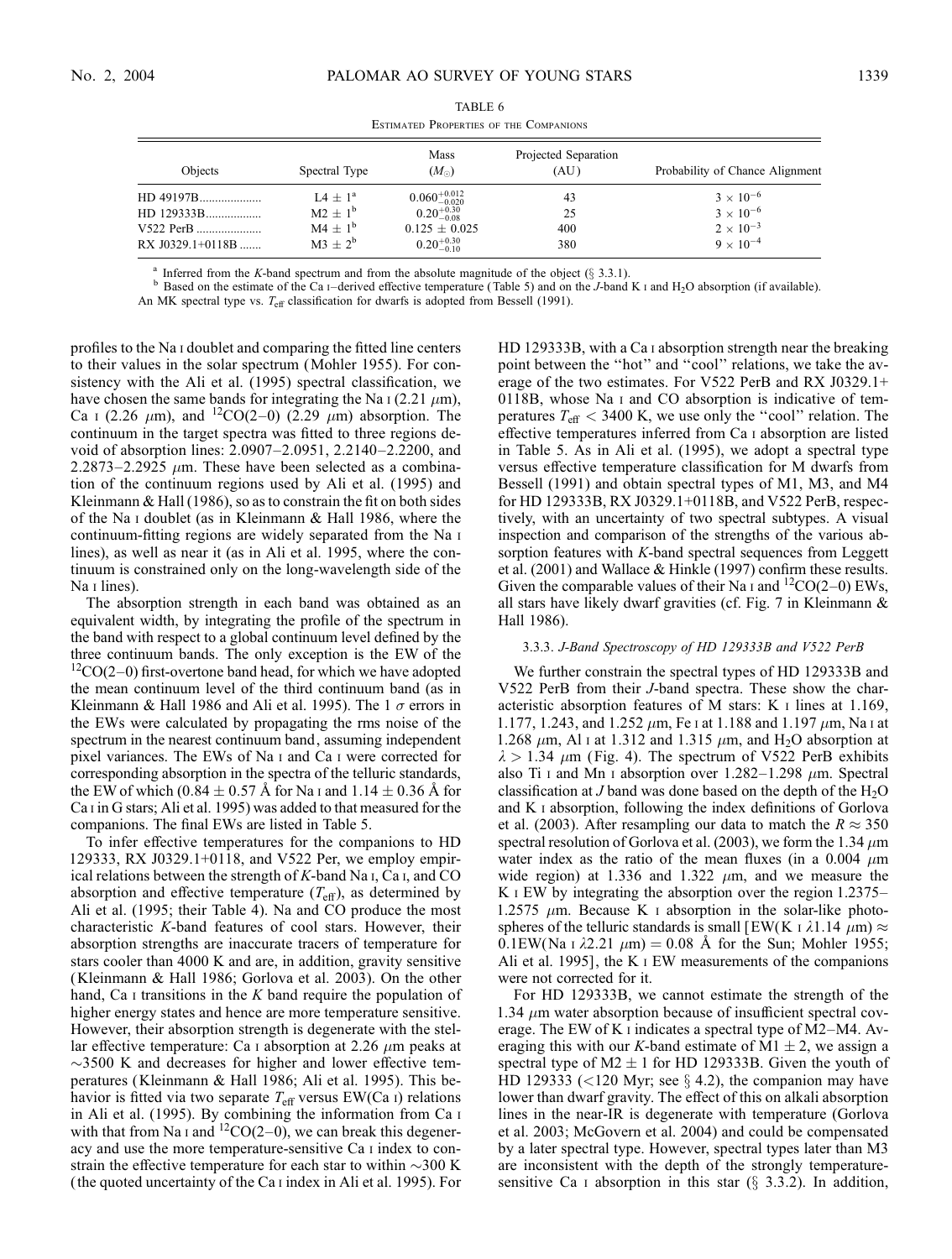HD 129333B lacks noticeable Mn i absorption, which is weak in M dwarfs but grows deeper with decreasing surface gravity in M stars (Fig. 9 in Wallace et al. 2000). Hence, we conclude that HD 129333B is an M2  $\pm$  1 dwarf.

For V522 PerB, both the K i EW and the water absorption index point to a spectral type of M3–M5, in agreement with our K-band estimate ( $M4 \pm 2$ ). The stronger Ti I absorption than in HD 129333B is also consistent with a cooler photosphere. We thus assign a spectral type of  $M4 \pm 1$  to V522 PerB. The strength of the Mn i transition indicates a potentially subgiant surface gravity, although as noted in  $\S$  3.3.2, the effect is not seen at K band.

# 4. DISCUSSION

### 4.1. Likelihood of Physical Association

Our astrometric follow-up of HD 49197B and HD 129333B confirmed common proper motion between these two companions and their respective primaries. However, the smaller proper motions of V522 Per and RX J0329.1+0118 prevented us from concluding the same for their respective companions, given the time span of our observations. The probability of physical association in these systems can be inferred from the spectroscopically determined spectral types and absolute magnitudes of the companions. If the absolute magnitude inferred from the spectral type of a companion agrees with its measured apparent magnitude at the heliocentric distance of the respective primary, then the companion is likely to be a bona fide one (modulo the space density of stars of similar spectral type as the companion).

Figure 9 presents a comparison of the spectroscopic versus photometric absolute magnitudes. The correspondence is good for the four companions followed up via near-IR spectroscopy, indicating that they are at similar heliocentric distances as their primaries and are thus likely to be physically bound to them. The location of the remaining candidate companion (HD 49197''C'') along the ordinate is inferred from its near-IR colors. As mentioned in § 3.1, HD 49197"C" is a likely F–G star (2.0  $\leq M_K \leq$ 4:0; Cox 2000); i.e., it is intrinsically too bright to be associated with HD 49197 (F5 V) given its faint apparent magnitude.

A robust statistical analysis of the likelihood of chance alignment in the four systems discussed here is not yet possible at this stage of the survey. They are only a fraction of the ones discovered to have candidate companions. With follow-up observations still in progress, the exact number of bound systems is unknown. We defer a discussion of the companion chance alignment probability based on the full ensemble statistics until a later paper. Here we consider these probabilities only on a per system basis. To give an approximate idea of the limited statistics from which these preliminary results are extracted, we point out that to date we have analyzed multiepoch astrometric data for approximately 15 stars (mostly from the deep survey) with faint ( $\Delta K_S > 3$ , i.e., expected to be of spectral type M or later) companions within 4".

We base our calculation of the probability of false association in each system on the empirically determined spatial density of cool objects (M–T spectral types) in the solar neighborhood. There are 112 such known objects in the northern  $(\delta > -20^{\circ})$  8 pc sample (Reid et al. 2003). The northern 8 pc sample covers 65% of the sky and is estimated to be  $\sim$ 15% incomplete. The total number of cool objects and white dwarfs within 8 pc of the Sun is therefore expected to be 198, with a volume density of  $0.10 \text{ pc}^{-3}$ . This estimate is based on a small fraction of the thin-disk population (scale height 325 pc; Bahcall



FIG. 9.—Comparison of the photometrically derived absolute  $K_S$ -band magnitudes of the companions (assuming the heliocentric distances of the corresponding primaries) to the spectroscopically inferred ones. The dashed line has a slope of unity. The location of HD 49197''C'' (of which no spectra were taken) along the vertical axis is based on a spectral type (F-G) inferred from its near-IR colors ( $\S 3.1$ ). HD 49197"C" is intrinsically too bright to be at the same heliocentric distance as HD 49197, whereas the remainder of the companions are consistent with being at the distances of their respective primaries.

& Soneira 1980) of the Galaxy and hence should not vary substantially as a function of Galactic latitude.

We then calculate the number of cool dwarfs expected to be seen in projection toward each system within a conical volume of radius  $4$ <sup> $\prime\prime$ </sup> centered on the star, with the observer at the apex of the cone. We truncate the radial extent of the conical volume by requiring that the apparent  $K$  magnitude of a projected companion falls within the limits allowed by the spectral type (and hence absolute magnitude) of the detected one. Absolute K magnitudes for the M2–M4 dwarfs discussed here have been adopted from Bessell (1991). Although Bessell's M dwarf classification system predates the discovery of ultracool dwarfs (later than M5), it remains valid for early M dwarfs. For  $L4 \pm 1$ spectral types we adopt absolute  $K$  magnitudes from Dahn et al. (2002).

The expected number  $\mu$  of unrelated cool dwarfs within the relevant volume around each star is listed in the last column of Table 6. Given that for all stars  $\mu \ll 1$ , we can assume that the event of seeing an unrelated field object in the vicinity of one of our program stars is governed by Poisson statistics. Hence, the probability of finding one or more such dwarfs near any given star (i.e., the probability of chance alignment) is  $1 - e^{\mu} \approx \mu$ . As seen from Table 6, after having followed up the companions spectroscopically, we can claim with  $\geq$ 99.99% certainty in each case that the companion is physically associated with its respective primary. As discussed above, such probabilities need to be regarded in the context of the ensemble statistics. Within our sample of four spectroscopically confirmed companions, the probability that at least one is a false positive is  $3 \times 10^{-3}$ . This exemplifies the power of spectroscopic followup as an alternative to multiepoch astrometry in constraining the likelihood of physical association in a system.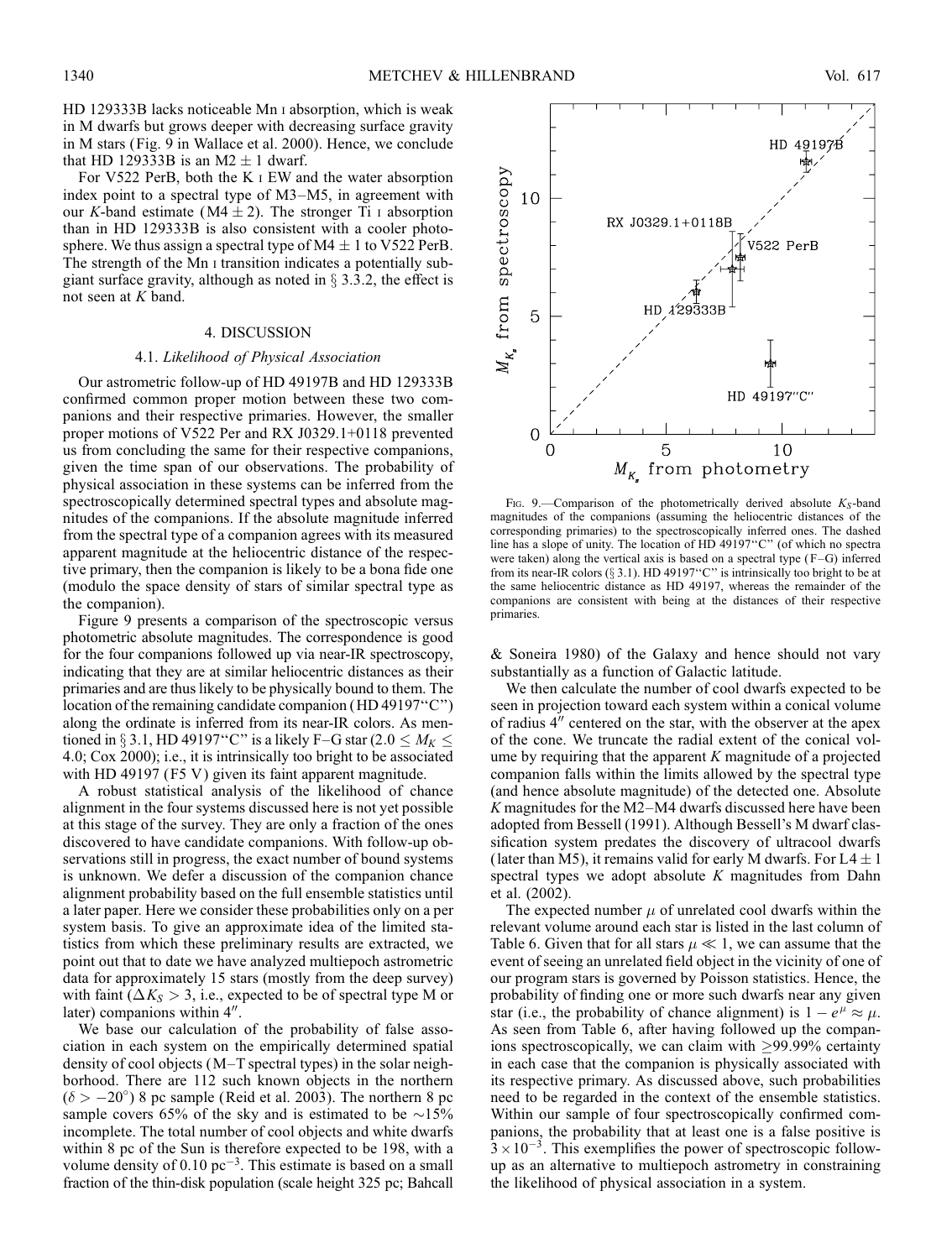### 4.2. Stellar Ages and Companion Masses

We estimate the ages of the primaries (Table 2) from published data on their chromospheric activity, Li i equivalent width, and kinematic association with young moving groups. Masses for each of the companions (Table 6) were determined from either the low-mass pre–main-sequence evolutionary models of Baraffe et al. (1998) or the brown dwarf cooling models of Chabrier et al. (2000; ''DUSTY'') and Burrows et al. (1997). We have not used the dust-free ''COND'' models of Baraffe et al. (2003), since they are more appropriate for temperatures  $\leq 1300$  K (i.e., for T dwarfs) when all grains are expected to have gravitationally settled below the photosphere.

HD 49197B.—From the strength of Ca H and K core emission in Keck HIRES spectra of the primary, Wright et al. (2004) determine an age of 525 Myr for HD 49197, which we assume to be accurate to within  $\approx 50\%$ , given the variation in chromospheric activity of solar-type stars (Henry et al. 1996). No other age-related indicators exist in the literature for this F5 star. From our own high-resolution optical spectra, we measure EW(Li  $\lambda$ 6707.8) = 80 mÅ (L. A. Hillenbrand et al. 2004, in preparation), consistent with a Pleiades-like (120 Myr; Stauffer et al. 1998) or older age. Hence, we adopt an age of 260–790 Myr for the primary. Assuming coevality, the mass of the secondary is  $0.060^{+0.012}_{-0.025} M_{\odot}$  (Burrows et al. 1997; Chabrier et al. 2000), where the range of masses accommodates the 1  $\sigma$  error in the inferred absolute magnitude of the secondary and the allowed age range for the primary. HD 49197B is thus a brown dwarf.

HD 129333B.—The primary is a well-known young star, kinematically belonging to the Local Association (Pleiades moving group, 20–150 Myr; Soderblom & Clements 1987; Montes et al. 2001b). Results from the Mount Wilson spectroscopic survey (Soderblom 1985) and from the Keck/Lick r.v. program (Wright et al. 2004) show strong Ca ii H and K emission, indicating high levels of chromospheric activity and youth. Wright et al. (2004) list an age of less than 10 Myr for this star, although the chromospheric activity-age relation is not reliable for stars that young, in part because of the large variance in rotation rates of stars younger than 50–80 Myr (e.g., Soderblom et al. 1993) and because the relation is not calibrated at such young ages. Montes et al. (2001a) report strong Li i absorption [EW(Li i) = 198 mÅ] and conclude that the star is "significantly younger" than the Pleiades (120 Myr; Stauffer et al. 1998). Assuming an age of 10–100 Myr for the system, we estimate the mass of the secondary at  $0.20^{+0.30}_{-0.08} M_{\odot}$  (from models of Baraffe et al. 1998).

V522 PerB.—The primary is a member of the  $\alpha$  Per open cluster, confirmed by photometry, kinematics, and spectroscopy ( Prosser 1992). From high-resolution spectroscopy and determination of the lithium depletion boundary in the cluster, Stauffer et al. (1999) determine an age of  $90 \pm 10$  Myr, consistent with a recent age estimate from upper main-sequence turnoff fitting (Ventura et al. 1998). Using the Lyon group stellar evolution models (Baraffe et al. 1998), we determine a mass of 0.085–0.15  $M_{\odot}$  for the secondary. However, from their substellar ''DUSTY'' code (Chabrier et al. 2000), the treatment of dust opacity in which may be more appropriate for this cool ( $\sim$ 3200 K) star, we find that its mass is  $\geq$ 0.10  $M_{\odot}$ . We thus estimate 0.10–0.15  $M_{\odot}$  for the mass of V522 PerB.

RX J0329.1+0118B.-Neuhäuser et al. (1995) list RX J0329.1+0118 (G0 IV) as a fast-rotating ( $v \sin i = 70$  km s<sup>-1</sup>) X-ray source south of Taurus, with an Li i equivalent width of 110 mA—all indicators of relative youth. Assuming a common origin and distance with the stars in the Taurus molecular cloud (140 pc; Kenyon et al. 1994), the authors claim that its bolometric luminosity is higher than that of a zeroage main-sequence star, and the star is therefore likely in the pre– main-sequence phase. From a proper-motion survey of pre– main-sequence stars in Taurus-Auriga, however, Frink et al. (1997) find that the young stars south of Taurus discussed in Neuhäuser et al. (1995) are kinematically unrelated to those in Taurus and that star formation in the two complexes must have been triggered by different events. From the Pleiades-like Li i equivalent width of RX J0329.1+0118, we assign an age of  $\approx$ 120 Myr for this star. Given the spectral type of the secondary, its mass is  $0.20^{+0.30}_{-0.10} M_{\odot}$  (Baraffe et al. 1998).

### 4.3. HD 129333: Binary or Triple?

The existence of a stellar companion to HD 129333 has already been inferred in the r.v. work of Duquennoy & Mayor (1991, hereafter DM91), who find that the star is a long-period single-lined spectroscopic binary (SB1). From their derived orbital parameters, the authors determine a secondary mass  $M_2 \geq$ 0.37  $M_{\odot}$  and suggest that the star be targeted with speckle interferometry to attempt to resolve the companion. We should therefore consider whether the companion that we have resolved (and named HD 129333B) is identical to the spectroscopically inferred one.

### 4.3.1. The Combined Radial Velocity and Astrometric Solution

Combining r.v. and astrometric data presents a powerful approach to fully constrain all the orbital elements of a binary system. In this section we test the hypothesis that the DM91 and the imaged companions are identical by attempting to solve for the parameters of the relative orbit and checking for consistency with all available data.

The orbital parameters that can be determined through r.v. monitoring of an SB1 are the eccentricity  $e$ , the period  $P$ , the epoch  $T_0$  of periastron, the longitude  $\omega$  of periastron, the systemic radial velocity  $v_{\text{rad},0}$ , and the primary velocity semiamplitude  $K_1$ .  $K_1$  is related to the other orbital parameters through the mass function

$$
f(M) = \frac{(M_2 \sin i)^3}{(M_1 + M_2)^2} = \frac{(1 - e^2)^{3/2} P K_1^3}{2 \pi G},
$$
 (2)

where  $M_{1,2}$  are the component masses, *i* is the inclination of the orbit with respect to the observer, and  $\pi$  and G are constants (e.g., Heintz 1978, p. 80). The orbital inclination  $i$  cannot be constrained from r.v. monitoring; hence, the masses and the semimajor axes  $a_{1,2}$  of the binary components are degenerate with i.

From astrometric observations we can fit for e, P,  $T_0$ ,  $\omega$ , i,  $a_{1,2}$  (and hence  $M_{1,2}$ ), and the only remaining parameter, i.e., the longitude of the ascending node  $\Omega$ . Therefore, by performing a least-squares fit to the combined and appropriately weighted r.v. and astrometric data, one can fully determine the orbit of a binary and attain greater precision in estimating the orbital elements (Morbey 1975).

We first list the orbital parameters that have been already determined. Based on the r.v. measurements shown in Figure 10, DM91 find  $e = 0.665 \pm 0.023$ ,  $T_0 = JD \ 2,446,932 \pm 20 =$ year 1987.37,  $\omega = 188^\circ \cdot 0 \pm 5^\circ \cdot 2$ ,  $K_1 = 5.09 \pm 0.20$  km s<sup>-1</sup>, and  $P = 4575$  days = 12.53 yr. DM91 state, however, that the period is probably accurate only "to the nearest unit of  $\log P$ " (i.e.,  $10^{3.5}$  days  $\lt P \lt 10^{4.5}$  days, or between 8.7 and 87 yr) and calculate the uncertainties in e,  $T_0$ ,  $\omega$ , and  $K_1$  for a fixed P. Nevertheless, because of the high eccentricity of the orbit and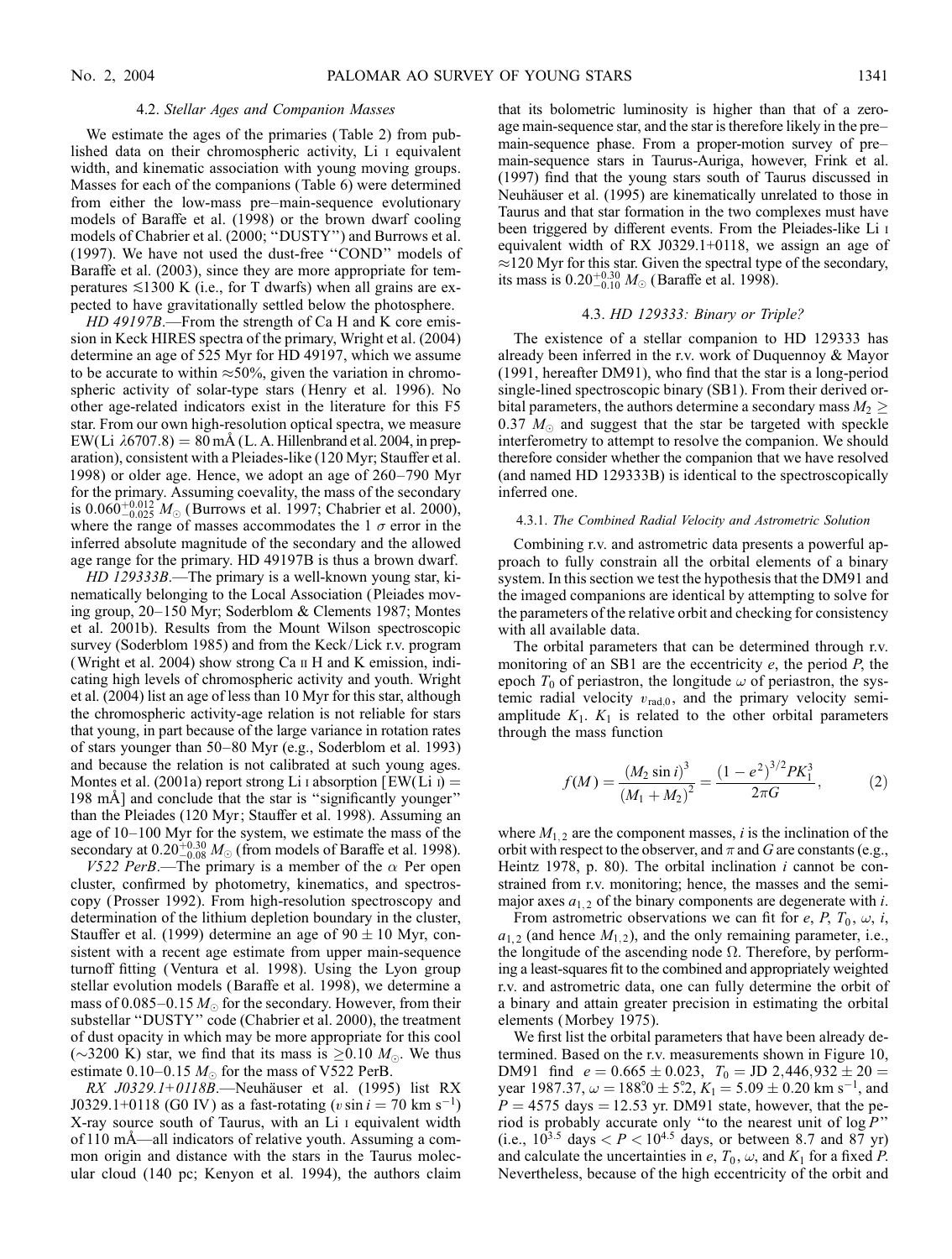

Fig. 10.—Radial velocity data for HD 129333 from the literature. Data from DM91 are plotted by filled circles, from Dorren & Guinan (1994) by open squares, from Montes et al. (2001a) by filled squares, and from Wilson & Joy (1950) by an open circle. Our own unpublished r.v. data are shown by filled triangles. The exact epoch of the Wilson & Joy (1950) observation is unknown. Given the DM91 orbital solution and the current phase coverage, periods of less than 16 yr can be excluded.

because of their adequate observational coverage of the star near r.v. minimum, the final values of these three parameters are not expected to be significantly different. Assuming that the r.v. and the resolved companions are the same, we impose the additional constraints derived from our astrometric observations, namely, the separation  $\rho$  and position angle  $\phi$  between the binary components on 2003 May 13 ( $T = JD 2,452,772 =$ year 2003:36). Given the long (multiyear) orbital period and the small change (insignificant within the error bars) between our two relative astrometric observations taken 4 months apart, we only use one of the astrometric measurements. Finally, we adopt a mass of 1.05  $M_{\odot}$  for the G0 V primary, based on an estimate from Dorren & Guinan (1994).

The equation that determines the binary orbit is Kepler's equation:

$$
E - e \sin E = \frac{2\pi}{P} (T - T_0), \qquad (3)
$$

where the eccentric anomaly E is related to the true anomaly  $\theta$ through

$$
\tan\frac{\theta}{2} = \left(\frac{1+e}{1-e}\right)^{1/2} \tan\frac{E}{2}.
$$
 (4)

The remaining equations are

$$
P = 2\pi \sqrt{\frac{a^3}{G(M_1 + M_2)}},
$$
\n(5)

$$
r = a(1 - e \cos E), \tag{6}
$$

$$
\rho^2 = r^2 \left[ 1 - \sin^2(\theta + \omega) \sin^2 i \right],\tag{7}
$$

$$
\tan \Omega = \frac{\tan \phi - \tan (\theta + \omega) \cos i}{1 + \tan \phi \tan (\theta + \omega) \cos i}.
$$
 (8)

Because the orbital period of HD 129333 is poorly constrained by DM91, we choose to treat  $P$  as a free parameter. Thus, there are eight unknown parameters:  $P, M_2, i, a$  (the semimajor axis of the relative orbit),  $\Omega, E$ , the radius vector  $r(T - T_0)$ , and the true anomaly  $\theta(T-T_0)$  of the companion in the relative orbit at time  $T - T_0$ . From the combined imaging and r.v. data we have imposed seven constraints:  $\rho(T - T_0)$ ,  $\phi(T - T_0)$ , e,  $\omega$ ,  $M_1$ ,  $K_1$ , and  $T - T_0$ . Given that the number of unknowns is greater than the number of constraints, we cannot solve unambiguously for the parameters, let alone use a least-squares approach to determine their best-fitting values. However, by stepping through a grid of constant values for one of the parameters, we can determine the rest.

We choose  $M_2$  as our step parameter for the grid, treating it as a known parameter. In principle, we can use equations (4)– (7) to express P in terms of  $M_2$ , E, and the known variables and then substitute this expression in equation (3), which can be solved for E. However, because of the complexity of the general functional form  $P(M_2, E, \rho, \phi, e, \omega, M_1, K_1, T - T_0)$ and because Kepler's equation cannot be solved analytically, we employ a two-stage iterative approach. In the outer iteration, for a given value of  $M_2$  we converge on a solution for  $P$ , and in the inner iteration we use the Newton-Raphson method to solve Kepler's equation for E. The iterative Newton-Raphson method has been described in detail elsewhere (e.g., Press et al. 1992), so we do not discuss it further. The convergence of the outer iteration loop, however, merits a brief description.

We take an initial estimate  $P_0$  for the period and invert equation (2) to obtain a numerical value for  $\sin i$  as a function of P and  $M_2$ . From equations (4)–(7) we then express P in terms of the known parameters plus  $M_2$ , E, and sin i and plug that expression into equation (3), which is then easier to solve for E. Once  $E$  is obtained, we invert Kepler's equation to find a solution  $P = P_1$  for the orbital period that depends on the initial guess  $P_0$ . We repeat the above procedure by substituting  $P_1$  for  $P_0$  and so forth until the values  $P_i$  converge. We stop when the value of  $P$  is constrained to better than 0.1%, which usually occurs after three to four iterations. Because of the monotonic dependence of the orbital elements  $i$ ,  $a$ , and  $E$  on  $P$ , we can be certain that the thus-obtained solution for P is unique.

Following the above procedure and adopting the DM91 values for  $e$ ,  $T_0$ , and  $K_1$ , we find that if the resolved companion is identical to the r.v. one, its mass is at least 0.68  $M_{\odot}$ , with a corresponding period of 50.0 yr,  $a = 16.3$  AU, and  $i = 85^{\circ}$ . Values as small as  $M_2 = 0.58 M_{\odot} (P = 42.8 \text{ yr}, a = 14.4 \text{ AU},$  $i = 84^{\circ}$ ) are possible if all parameters are set at their 1  $\sigma$  deviations that minimize  $M_2$ .

However, a minimum mass of  $\approx 0.58$   $M_{\odot}$  for HD 129333B does not agree with the constraint from our IR spectroscopy,  $M_2 \leq 0.50$   $M_{\odot}$  (§§ 3.3 and 4.2), obtained from comparison to theoretical evolutionary tracks from Baraffe et al. (1998). Moreover, a companion with mass  $M_2 \geq 0.58 M_{\odot}$  (spectral type K8) or earlier; Cox 2000) would be too bright in absolute magnitude  $(M_K \leq 5.1;$  Bessell 1991) to be identified with HD 129333B  $(M_{K_s} = 6.30 \pm 0.12$ , from its apparent magnitude and from the Hipparcos distance to HD 129333). It is therefore likely that the r.v. and spectroscopic companions are not identical.

The inconsistency between the masses could be explained by noting that a recent study of low-mass binaries by Hillenbrand & White (2004) has shown that most modern stellar evolutionary models tend to underestimate dynamical masses of main-sequence and pre–main-sequence stars. According to the authors, the Baraffe et al. (1998) models underestimate the mass of a 0.5  $M_{\odot}$  main-sequence star by  $\approx$  20%. This could reconcile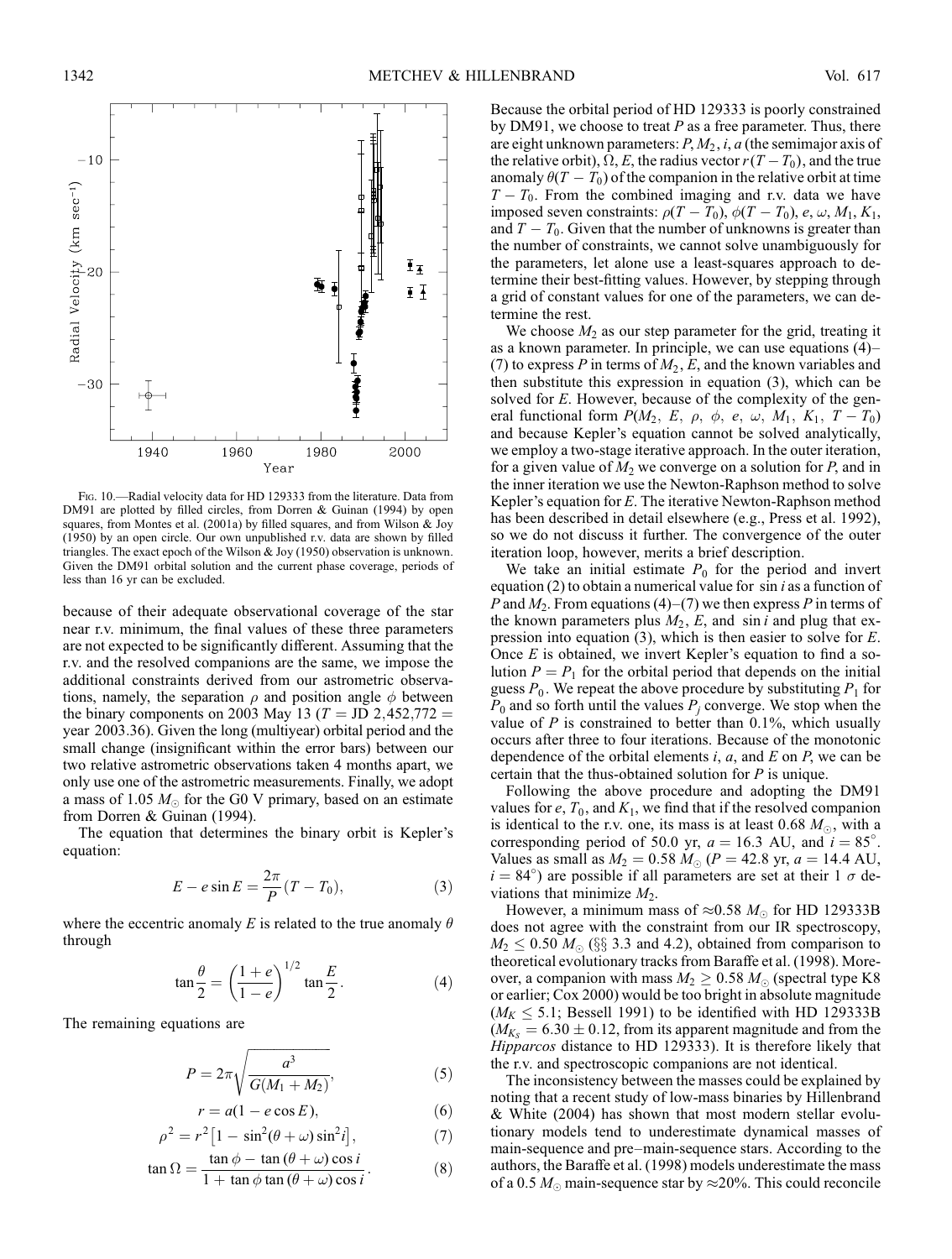the limits on the mass of HD 129333B obtained from near-IR spectroscopy with those from the orbital solution. However, the problem of the companion being subluminous remains.

#### 4.3.2. Comparison to Other Radial Velocity Data

The DM91 set of r.v. data is the most accurate and deterministic for the orbit of HD 129333. Other data exist from Wilson & Joy (1950), Dorren & Guinan (1994), Montes et al. (2001a), and our own high-resolution spectroscopic observations<sup>3</sup> (Fig. 10); however, they do not improve the orbital phase coverage greatly. Although Dorren & Guinan (1994; data plotted by open squares) appear to have captured the binary near an r.v. maximum around 1993, their data are less restrictive because of their large uncertainties. In addition, the Dorren & Guinan (1994) data for 1990 systematically overestimate the r.v. of the primary with respect to DM91 data taken over the same period. We therefore choose to disregard the Dorren & Guinan (1994) data set. The remaining data are very limited, and we do not attempt to use them to refit the DM91 orbital solution. However, they are of some utility in constraining the orbital period.

Because no other r.v. minimum is observed for HD 129333 between 1987.37 and 2003.36, we conclude that  $P > 16$  yr. The Wilson & Joy (1950) data point (based on three measurements) is consistent with an r.v. minimum and is thus critical in constraining the orbital period. However, the authors do not list an epoch for the observations. The Wilson & Joy (1950) data were taken in the course of the Mount Wilson stellar spectroscopic survey and are kept in the Ahmanson Foundation Star Plates Archive.<sup>4</sup> After consultation with the original plates, we retrieve the dates of the individual observations: 1936 March 10 ( year 1936.19), 1936 June 4 ( year 1936.42), and 1942 June 24 ( year 1942.48). We adopt the mean date of these observations, the year 1938. $4^{+4.1}_{-2.2}$ , as the epoch for the Wilson & Joy (1950) measurement  $v_{\text{rad}} = -31.0 \pm 1.3 \text{ km s}^{-1}$ , where the errors in the epoch correspond to the interval between their first and last observation. Because of its highly eccentric orbit, the star must have been within 1 yr of r.v. minimum at this epoch. Given the r.v. minimum in 1987.37 and  $P > 16$  yr, we infer that the r.v. companion has a likely orbital period equal to the interval between the two observed minima or to some integer fraction thereof: 49.0<sup>+2.4</sup>, 24.5<sup>+1.2</sup>, or 16.3<sup>+0.8</sup> yr (all consistent with the DM91 estimate).

The 49 yr orbital period agrees with the one obtained in  $\S$  4.3.1 and supports the evidence that the r.v. and resolved companions may be identical. If the r.v. companion was on a 24.5 yr period ( $a = 9.8$  AU, from the DM91 orbital elements), it would have been  $\ge 0$ ."33–0."44 from the primary during our imaging in 2003, with mass  $M_2 \geq 0.47$   $M_{\odot}$ . Such a companion should have been at least as bright as the resolved one  $(\Delta K_S = 3.0)$ , although it could have fallen just below our detection limits ( $\Delta K_S \approx 3.0$  at 0.4) if it was at the lower limit of the allowed mass range. Given  $q = M_2/M_1 \geq 0.46$  in this case, the star should be easily detectable as a double-lined spectroscopic binary (SB2) through high-resolution spectroscopy in the near-IR, where the contrast favors detecting SB2 systems with mass ratios as small as 0.2 ( Prato et al. 2002). A 16.3 yr period can most probably be excluded, since the 2003 data point does not indicate an approaching r.v. minimum ( Fig. 10) in late 2003–2004, as would be expected at this periodicity.

Therefore, even after consideration of additional archival r.v. data, the question about the multiplicity of HD 129333 remains open. The system can be either a binary with a 14–16 AU semimajor axis (but a discrepancy in the inferred mass of the secondary) or a triple with a 10 AU inner (spectroscopic) and  $\sim$ 25 AU outer (resolved) components. Indeed, SIMBAD does list HD 129333 as a BY Dra variable, which may indicate that the high level of chromospheric activity arises from close binarity, rather than extreme youth. However, the high photospheric Li i abundance of HD 129333 and its kinematic association with the Pleiades moving group  $(\S 4.2)$  confirm its young age. Moreover, at 10 AU semimajor axis the inferred spectroscopic companion is too distant to be synchronized with the rotation period of the primary (2.7 days; Dorren & Guinan 1994) and to thus affect its chromospheric activity. An additional close-in component would be required that should produce a short-period SB1 or SB2 spectroscopic signature, as in binary BY Dra systems. Such is not reported by DM91, however.

In deciding whether a triple system with a 24.5 yr period for the r.v. (inner) companion is a likely state for HD 129333, it is worth considering the dynamical stability of such a system. We adopt masses of 1.05, 0.5, and 0.2  $M_{\odot}$  for the primary, inner, and outer (resolved) companions, respectively, and apply a dynamical stability criterion from the numerical analysis of Donnison & Mikulskis (1995). Assuming prograde orbits, the Donnison & Mikulskis (1995) condition for stability as applied to HD 129333 states that the distance of closest approach of the outer companion to the barycenter of the system should be greater than 27 AU. Variations in the masses of the two companions within the determined limits do not change this requirement by more than 3–5 AU. At a projected separation of  $25.0 \pm 1.5$  AU from the primary, the resolved companion is fully consistent with this requirement. Hence, the system can be a dynamically stable triple.

### 4.4.  $HD$  49197B: A Rare Young L Dwarf

Our empirical knowledge of the photospheres of young  $(<1$  Gyr) L dwarfs is currently very limited. The only confirmed such dwarfs are all companions to main-sequence stars: G196-3B (L2, 20–300 Myr; Rebolo et al. 1998), Gl  $417B^3$ (L4.5, 80–300 Myr; Kirkpatrick et al. 2001), the pair HD 130948B/C (L2, 300–600 Myr; Potter et al. 2002), and now HD 49197B (L4, 260–790 Myr). It is useful to expand the sample of young L dwarfs in order to study gravity-sensitive features in their spectra and to provide constraints for evolutionary models of ultracool dwarfs.

Younger L dwarfs have been reported in several open clusters:  $\sigma$  Ori (1–8 Myr; Zapatero Osorio et al. 1999), the Trapezium ( $\sim$ 1 Myr; Lucas et al. 2001), and Chameleon I  $(1-3$  Myr; López Martí et al. 2004). However, these results have not been independently confirmed. The youth of  $\sigma$  Ori 47 (L1.5), and hence its association with the cluster, has been recently brought into question by McGovern et al. (2004), who find that the object shows strong  $K_1$  absorption at  $J$  band, characteristic of several billion year old field dwarfs. Lucas et al. (2001) determine M1–L8 spectral types for their objects in the Trapezium, using water indices defined for the  $R \approx 30$ <sup>3</sup> We obtained  $v_{\text{rad}} = -19.79 \pm 0.37$  and  $-21.77 \pm 0.62$  km s<sup>-1</sup> on 2002 *H*-band spectra. They also use Burrows et al. (1997) substellar

April 18 and 2003 February 10, respectively ( L. A. Hillenbrand et al. 2004, in preparation).

<sup>4</sup> Maintained at the Carnegie Observatories of Washington, Pasadena, California.

<sup>5</sup> Gl 417B is itself considered to be resolved by Bouy et al. (2003) into two components with a 70 mas separation, equal to the diffraction limit of their HST WFPC2 observations.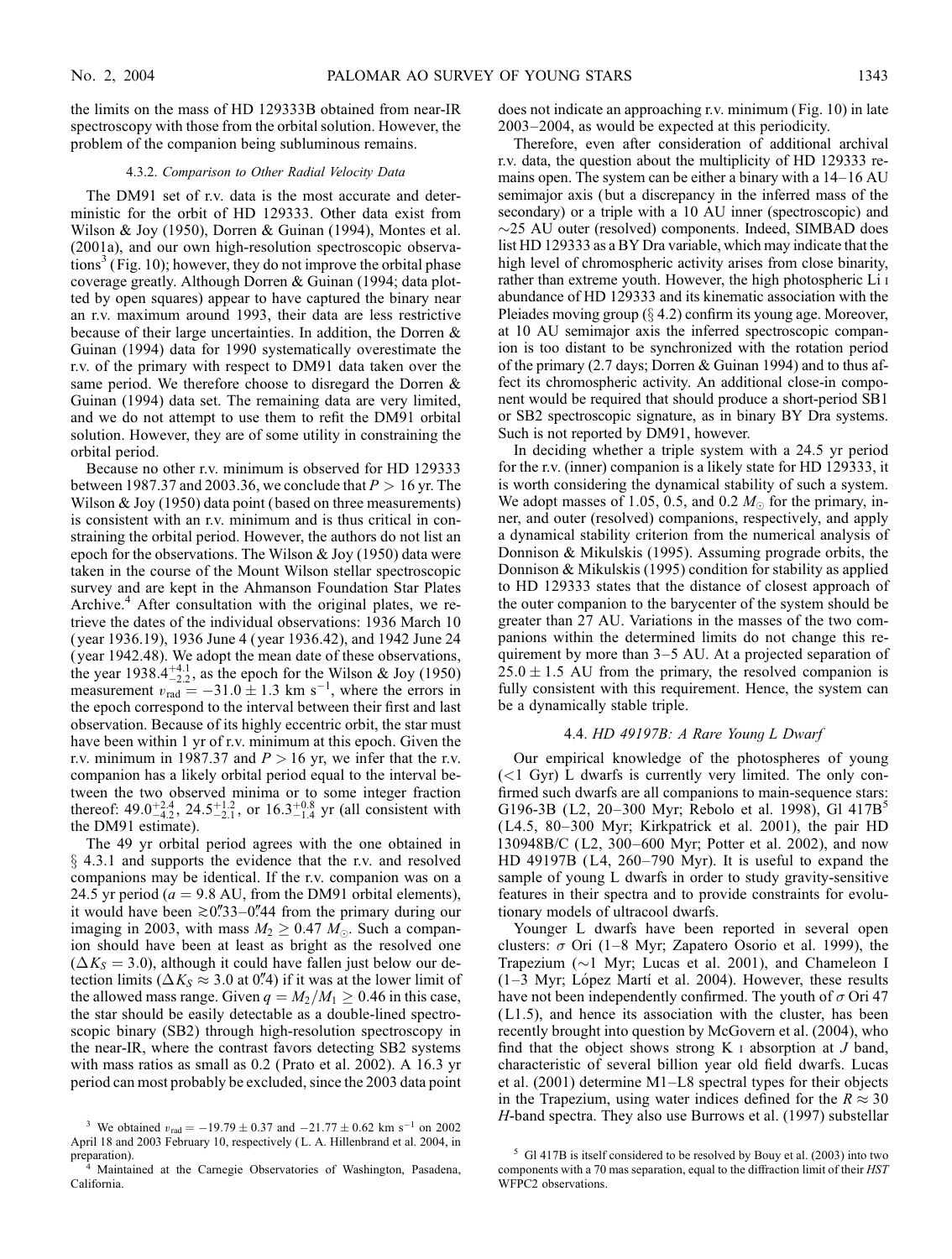evolutionary tracks to infer masses from IJH photometry. However, the deduced spectral types and the masses correlate very poorly, a result potentially traceable to the anomalous continuum shapes of their spectra (their Fig. 4), some of which appear to contain residual telluric or instrument transmission features (as seen in their Fig. 1) that the authors interpret as photospheric water absorption. Finally, in their analysis of photometrically identified brown dwarfs toward Chameleon I, López Martí et al. (2004) acknowledge that the classification of their early L dwarfs is uncertain because their locus overlaps with that of extincted M-type objects on their color-magnitude diagram (Fig. 8 in that paper).

Therefore, because of its association with a young star, HD 49197B is one of only five known young L dwarfs whose age can be determined with reasonable certainty. All five span a narrow range in spectral type: L2–L5. A program of uniform spectroscopic observations of these young L dwarf companions, undertaken in a manner similar to the NIRSPEC brown dwarf spectroscopic survey of McLean et al. (2003), promises to establish gravity-sensitive standards (as in Kleinmann & Hall 1986, for F8–M7 stars) to use in determining the ages of isolated L dwarfs.

### 4.5. Substellar Companions to Main-Sequence Stars

Until recently, only a handful of brown dwarf companions to nearby A–M stars were known from direct imaging, all at angular separations greater than  $4''$  (see compilation in Reid et al. 2001). With AO technology still in its early developing stages, ground-based direct imaging observations of mainsequence stars were sensitive mostly to massive, widely separated substellar companions. From the observed dearth of brown dwarf companions to main-sequence stars at separations comparable to those in main-sequence binaries, it was inferred that the r.v. "brown dwarf desert" (for separations  $\leq 3$  AU; Campbell et al. 1988; Marcy & Benitz 1989; Marcy & Butler 2000) extended to at least 120 AU (Oppenheimer et al. 2001) or 1200 AU (McCarthy 2001; McCarthy & Zuckerman 2004), with estimates for the brown dwarf companion frequency around 1% within this separation range. From 2MASS data, however, Gizis et al. (2001) found that the brown dwarf companion fraction was much higher  $(\sim 18\%)$  at separations greater than 1000 AU from F–M0 dwarfs and consistent with that of stellar companions to G stars (DM91). Although the Gizis et al. (2001) result is based on only 3 bound companions out of 57 then known field L and T dwarfs (a fourth bound companion, GJ 1048B, has now been confirmed in the same sample by Seifahrt et al. 2004), they exclude a brown dwarf companion fraction of 1.5% at the 99.5% confidence level. Such an abrupt change in the frequency of bound brown dwarfs at 1000 AU from main-sequence stars is not predicted by any of the current brown dwarf formation scenarios. More likely would be a continuously varying substellar companion fraction from inside the r.v. brown dwarf desert at less than 3 AU out to distances greater than 1000 AU.

Recent results from more sensitive space- and ground-based surveys point to a somewhat higher frequency of substellar companions. In a survey of 45 young stars within  $\sim$  50 pc, the NICMOS Environments of Nearby Stars Team has reported the discovery of two confirmed brown dwarfs, TWA 5B (Webb et al. 1999; Lowrance et al. 1999) and HR 7329B (Lowrance et al. 2000), and a probable third one: the binary companion Gl 577B/C, whose components likely span the stellar/ substellar boundary (Lowrance et al. 2003). A similar survey of 24 5–15 Myr old stars in the more distant  $(\approx 150 \text{ pc})$ 

Scorpius-Centaurus association does not detect any plausible substellar companions (Brandner et al. 2000). Even so, the fraction of stars with substellar companions detected with NICMOS (2–3 out of 69) is markedly higher than the one reported from the two initial large-scale ground-based surveys (2 out of  $\approx$  390; Oppenheimer et al. 2001; McCarthy & Zuckerman 2004) and is inconsistent with the incompleteness-corrected estimate  $(\leq 2\%)$ of McCarthy & Zuckerman (2004). Furthermore, as a result of improvements in existing AO technology and the equipping of several large telescopes with newly designed high-order AO systems, recent ground-based direct imaging efforts have been more successful in detecting close-in brown dwarf companions to Sun-like primaries: Gl 86B (Els et al. 2001), HD 130948B/C (Potter et al. 2002), HR 7672B (Liu et al. 2002), and HD 49197B (this paper). All of these are at angular separations less than  $3''$ , as well as at projected distances less than 50 AU from their primaries, and hence inaccessible for imaging by McCarthy & Zuckerman (2004), whose survey targeted the 75– 1200 AU separation range. Finally, with the natural guide star limit of AO systems being pushed to ever fainter magnitudes using curvature sensors (down to  $\sim$ 16 mag at 0.8  $\mu$ m; Siegler et al. 2003), a number of very low mass (VLM ) binaries have become known, with separations as small as 1 AU. The components in these VLM binaries often straddle the stellar/substellar boundary (for a compilation see Table 4 in Close et al. 2003).

The emergent picture from these recent discoveries is that of potential deficiency of brown dwarfs at 10–1000 AU separations from main-sequence stars, although not as pronounced as in the r.v. brown dwarf desert (frequency of less than 0.5%; Marcy & Butler 2000). Based on one detection (of a binary brown dwarf companion) among 31 stars, Potter et al. (2002) set a lower limit of  $3.2\% \pm 3.2\%$  for the frequency of brown dwarfs at 10–100 AU from main-sequence stars. At separations greater than 50 AU, from the NICMOS discoveries (Lowrance et al. 1999, 2000) and from their newly reported brown dwarf companion to the star GSC 08047-00232 in Horologium, Neuhäuser & Guenther (2004) report that brown dwarfs are found around  $6\% \pm 4\%$  of stars. The outer scale for the Neuhäuser & Guenther (2004) estimate is not specified but is probably limited to 1000–2000 AU by the FOV of high angular resolution IR detectors (up to  $40'' \times 40''$ ; e.g., NICMOS, or ones used behind AO) and by the distances out to which young stars are probed for substellar companions (out to 100– 200 pc). By combining these estimates with the Gizis et al. (2001) estimate of  $18\% \pm 14\%$  at separations greater than 1000 AU, we can conclude that, despite the small number statistics involved, there possibly exists a continuum in the frequency distribution of brown dwarf companions at separations ranging from within the r.v. brown dwarf desert  $(\leq 3 \text{ AU})$  out to greater than 1000 AU (where brown dwarf companions are as common as stellar ones). The observed decline in the rate of occurrence of directly imaged brown dwarf companions at small separations is likely at least partially an effect of the limited sensitivity of imaging surveys to close-in low-mass brown dwarfs. New, sensitive surveys for substellar companions, such as the Palomar AO Survey of Young Stars, are poised to explore this regime in the next few years.

### 5. CONCLUSIONS

We have presented the observing strategy and first results from the Palomar Adaptive Optics Survey of Young Stars, aimed at detecting substellar companions to less than 400 Myr solar analogs within 160 pc of the Sun. We have discovered low-mass (0.04–0.5  $M_{\odot}$ ) companions to four young nearby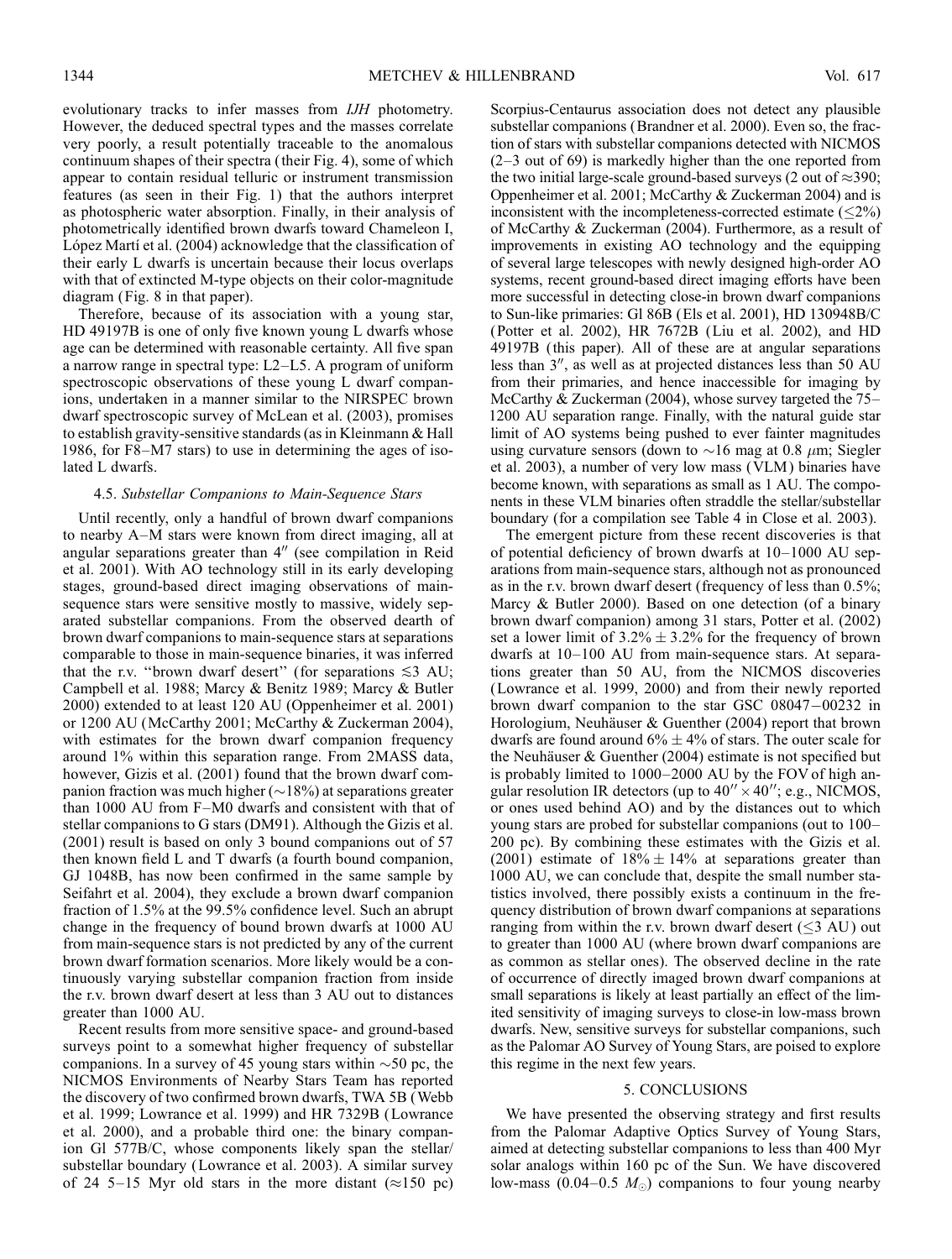stars. The L4  $\pm$  1 brown dwarf HD 49197B and the M2  $\pm$  1 V star HD 129333B have been confirmed as companions to their corresponding primaries through follow-up astrometry and spectroscopy. Physical association in the V522 Per and RX J0329.1+0118 systems, containing, respectively,  $M4 \pm 1$ and  $M3 \pm 2$  secondaries, has been established with greater than 99.95% confidence from spectroscopy and from the expected space density of objects of similar spectral type.

The astrometry for the resolved stellar companion to HD 129333 is found to be consistent with archival r.v. data for this single-lined spectroscopic binary, indicating that the resolved and the r.v. companions may be identical. Given the inferred mass constraints on the secondary, however, the companion is then underluminous by at least 1 mag at  $K_s$ . A solution in which the star is a triple is also likely. It does not suffer from similar inconsistencies and could be dynamically stable. Because the expected mass ratio between the inner two companions of the triple is  $\geq$ 0.46, they should be resolved as a double-lined spectroscopic binary from high-resolution infrared spectroscopy. In either case HD 129333 is confirmed to be a multiple star and hence not a true analog of the young Sun, as previously considered (e.g., Dorren & Guinan 1994; Strassmeier & Rice 1998).

The newly discovered brown dwarf HD 49197B is one of very few confirmed young  $(<1$  Gyr) L dwarfs. It is also a member of a small number of brown dwarf companions imaged at projected separations of less than 50 AU from their host stars, i.e., at distances comparable to the giant planet zone in the solar system. The number of such companions, albeit small, has been growing steadily in recent years with the results of more sensitive imaging surveys coming online. Longer duration r.v. surveys and improvements in AO techniques are expected to further push the detection limits of each method to the point where their sensitivities overlap. Although the true extent and

- Ali, B., Carr, J. S., Depoy, D. L., Frogel, J. A., & Sellgren, K. 1995, AJ, 110, 2415
- Allende Prieto, C., & Lambert, D. L. 1999, A&A, 352, 555
- Bahcall, J. N., & Soneira, R. M. 1980, ApJS, 44, 73
- Baraffe, I., Chabrier, G., Allard, F., & Hauschildt, P. H. 1998, A&A, 337, 403
- Baraffe, I., Chabrier, G., Barman, T. S., Allard, F., & Hauschildt, P. H. 2003,
- A&A, 402, 701
- Bessell, M. S. 1991, AJ, 101, 662
- Bessell, M. S., & Brett, J. M. 1988, PASP, 100, 1134
- Bouy, H., Brandner, W., Martín, E. L., Delfosse, X., Allard, F., & Basri, G.
- 2003, AJ, 126, 1526
- Brandner, W., et al. 2000, AJ, 120, 950
- Burgasser, A. J., et al. 2002, ApJ, 564, 421
- Burrows, A., et al. 1997, ApJ, 491, 856
- Buscombe, W. 1998, VizieR Online Data Catalog, 3206, 0
- Buscombe, W., & Foster, B. E. 1997, VizieR Online Data Catalog, 3189, 0
- Campbell, B., Walker, G. A. H., & Yang, S. 1988, ApJ, 331, 902
- Cardelli, J. A., Clayton, G. C., & Mathis, J. S. 1989, ApJ, 345, 245
- Carpenter, J. M. 2001, AJ, 121, 2851
- Carson, J., Eikenberry, S., Brandl, B., Wilson, J. C., & Hayward, T. L. 2003, in IAU Symp. 211, Brown Dwarfs, ed. E. L. Martin ( Dordrecht: Kluwer), 271
- Carter, B. D., Butler, R. P., Tinney, C. G., Jones, H. R. A., Marcy, G. W., McCarthy, C., Fischer, D. A., & Penny, A. J. 2003, ApJ, 593, L43
- Chabrier, G., Baraffe, I., Allard, F., & Hauschildt, P. 2000, ApJ, 542, 464
- Close, L. M., Siegler, N., Freed, M., & Biller, B. 2003, ApJ, 587, 407
- Cox, A. N. 2000, Allen's Astrophysical Quantities (4th ed.; New York: AIP)
- Cutri, R. M., et al. 2003, VizieR Online Data Catalog, 2246, 0
- Dahn, C. C., et al. 2002, AJ, 124, 1170
- de La Reza, R., Torres, C. A. O., Quast, G., Castilho, B. V., & Vieira, G. L. 1989, ApJ, 343, L61
- Donnison, J. R., & Mikulskis, D. F. 1995, MNRAS, 272, 1
- Dorren, J. D., & Guinan, E. F. 1994, ApJ, 428, 805

depth of the so-called brown dwarf desert will not be revealed until that time, increased sensitivity to substellar companions at small separation has already resulted in upward revisions of their estimated frequency.

We would like to thank Richard Dekany and Mitchell Troy for sharing with us their expertise of the Palomar AO system, Rick Burress and Jeff Hickey for assistance with PHARO, Randy Campbell, Paola Amico, and David Le Mignant for their guidance in using Keck AO, Keith Matthews and Dave Thompson for help with NIRC2, and our telescope operators Jean Mueller at the Palomar 5 m telescope and Chuck Sorenson at the Keck II telescope. We are grateful to Tom Hayward, Stephen Eikenberry, and Matthew Britton for sharing with us their ideas on AO data reduction and PSF subtraction. We thank Russel White for insightful discussions on spectroscopic binaries and for a critical review of the manuscript and the referee for detailed suggestions on chance alignment probabilities. We thank George Carlson and Donna Kirkpatrick of the Ahmanson Foundation Star Plates Archival Project for giving us access to the Mount Wilson spectroscopic survey plates. This publication makes use of data products from the Two Micron All Sky Survey, which is a joint project of the University of Massachusetts and the IPAC/California Institute of Technology, funded by NASA and the NSF. Use of the FEPS Team database has proven invaluable throughout the course of our survey. We thank John Carpenter for building and maintaining the database. Finally, the authors wish to extend special thanks to those of Hawaiian ancestry on whose sacred mountain of Mauna Kea we are privileged to be guests. Without their generous hospitality, some of the observations presented herein would not have been possible.

- **REFERENCES** 
	- Duquennoy, A., & Mayor, M. 1991, A&A, 248, 485 ( DM91)
	- Els, S. G., Sterzik, M. F., Marchis, F., Pantin, E., Endl, M., & Kürster, M. 2001, A&A, 370, L1
	- Frink, S., Röser, S., Neuhäuser, R., & Sterzik, M. F. 1997, A&A, 325, 613
	- Geballe, T. R., et al. 2002, ApJ, 564, 466
	- Gizis, J. E., Kirkpatrick, J. D., Burgasser, A., Reid, I. N., Monet, D. G., Liebert, J., & Wilson, J. C. 2001, ApJ, 551, L163
	- Gorlova, N. I., Meyer, M. R., Rieke, G. H., & Liebert, J. 2003, ApJ, 593, 1074
	- Green, P. J., Ali, B., & Napiwotzki, R. 2000, ApJ, 540, 992
	- Hale, A. 1994, AJ, 107, 306
	- Hartkopf, W. I., & Mason, B. D. 2003a, Sixth Catalog of Orbits of Visual Binary Stars, http://ad.usno.navy.mil/wds/orb6.html
	- 2003b, Sixth Catalog of Orbits of Visual Binary Stars: Calibration Candidates, http://ad.usno.navy.mil/wds/orb6/orb6c.html
	- Hartkopf, W. I., Mason, B. D., & McAlister, H. A. 1996, AJ, 111, 370
	- Hartkopf, W. I., Mason, B. D., & Worley, C. E. 2001, AJ, 122, 3472
	- Hayward, T. L., Brandl, B., Pirger, B., Blacken, C., Gull, G. E., Schoenwald, J., & Houck, J. R. 2001, PASP, 113, 105
	- Heintz, W. D. 1978, Geophys. Astrophys. Monogr., 15
	- Henry, T. J., Soderblom, D. R., Donahue, R. A., & Baliunas, S. L. 1996, AJ, 111, 439
	- Hillenbrand, L. A., & White, R. J. 2004, ApJ, 604, 741
	- Høg, E., et al. 2000, A&A, 355, L27
	- Kenyon, S. J., Dobrzycka, D., & Hartmann, L. 1994, AJ, 108, 1872
	- Kirkpatrick, J. D., Dahn, C. C., Monet, D. G., Reid, I. N., Gizis, J. E., Liebert, J., & Burgasser, A. J. 2001, AJ, 121, 3235
	- Kirkpatrick, J. D., et al. 2000, AJ, 120, 447
	- Kleinmann, S. G., & Hall, D. N. B. 1986, ApJS, 62, 501
	- Leggett, S. K., Allard, F., Geballe, T. R., Hauschildt, P. H., & Schweitzer, A. 2001, ApJ, 548, 908
	- Leggett, S. K., et al. 2002, ApJ, 564, 452
	- Lindegren, L. 1997, in The Hipparcos and Tycho Catalogues, Vol. 1, ed. M. A. C. Perryman ( ESA SP-1200; Noordwijk: ESA), 87